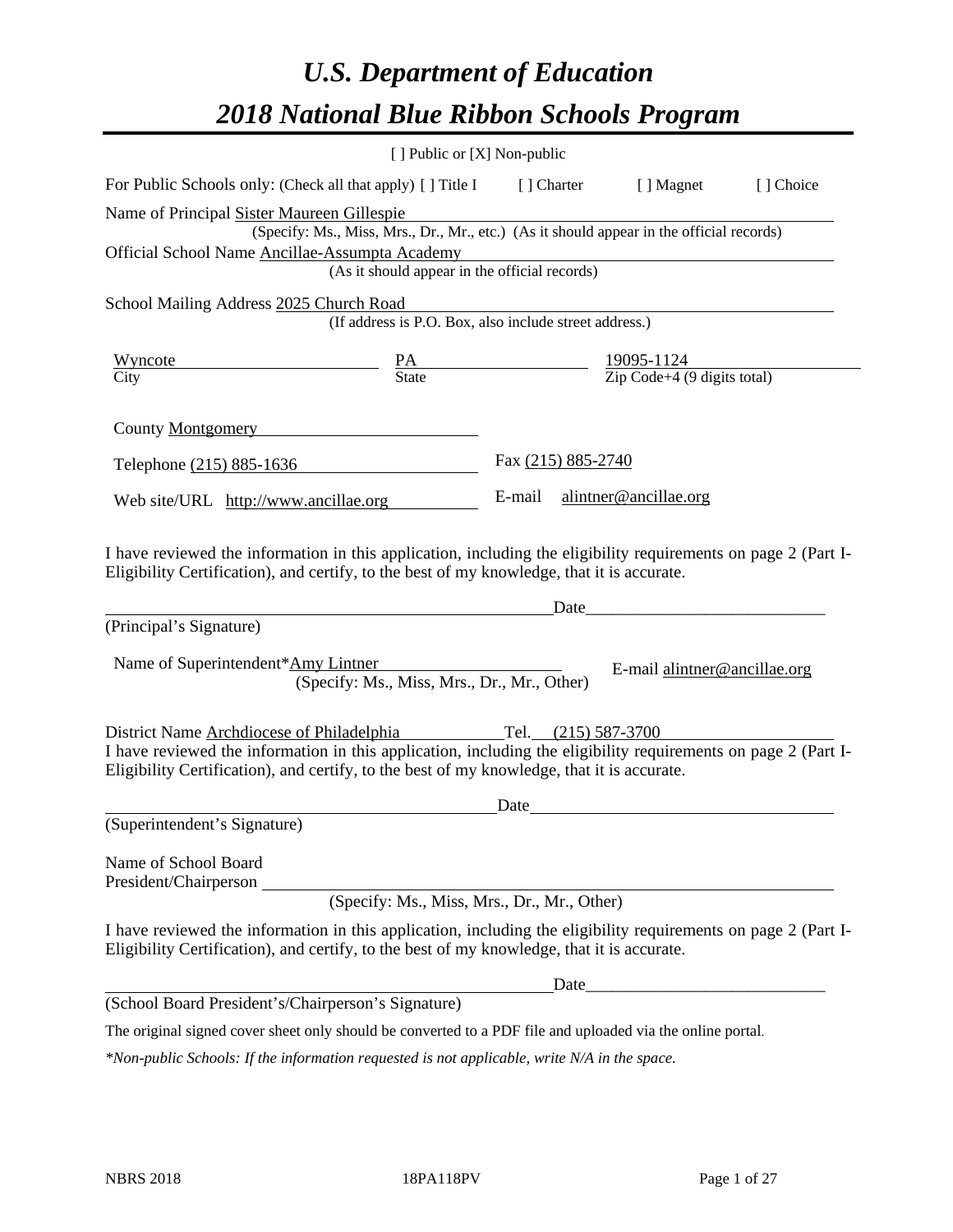- 1. The signatures on the first page of this application (cover page) certify that each of the statements below, concerning the school's eligibility and compliance with U.S. Department of Education and National Blue Ribbon Schools requirements, are true and correct. The school configuration includes one or more of grades K-12. (Schools on the same campus with one principal, even a K-12 school, must apply as an entire school.)
- 2. All nominated public schools must meet the state's performance targets in reading (or English language arts) and mathematics and other academic indicators (i.e., attendance rate and graduation rate), for the all students group and all subgroups, including having participation rates of at least 95 percent using the most recent accountability results available for nomination.
- 3. To meet final eligibility, all nominated public schools must be certified by states prior to September 2018 in order to meet all eligibility requirements. Any status appeals must be resolved at least two weeks before the awards ceremony for the school to receive the award.
- 4. If the school includes grades 7 or higher, the school must have foreign language as a part of its curriculum.
- 5. The school has been in existence for five full years, that is, from at least September 2012 and each tested grade must have been part of the school for the past three years.
- 6. The nominated school has not received the National Blue Ribbon Schools award in the past five years: 2013, 2014, 2015, 2016, or 2017.
- 7. The nominated school has no history of testing irregularities, nor have charges of irregularities been brought against the school at the time of nomination. The U.S. Department of Education reserves the right to disqualify a school's application and/or rescind a school's award if irregularities are later discovered and proven by the state.
- 8. The nominated school has not been identified by the state as "persistently dangerous" within the last two years.
- 9. The nominated school or district is not refusing Office of Civil Rights (OCR) access to information necessary to investigate a civil rights complaint or to conduct a district-wide compliance review.
- 10. The OCR has not issued a violation letter of findings to the school district concluding that the nominated school or the district as a whole has violated one or more of the civil rights statutes. A violation letter of findings will not be considered outstanding if OCR has accepted a corrective action plan from the district to remedy the violation.
- 11. The U.S. Department of Justice does not have a pending suit alleging that the nominated school or the school district as a whole has violated one or more of the civil rights statutes or the Constitution's equal protection clause.
- 12. There are no findings of violations of the Individuals with Disabilities Education Act in a U.S. Department of Education monitoring report that apply to the school or school district in question; or if there are such findings, the state or district has corrected, or agreed to correct, the findings.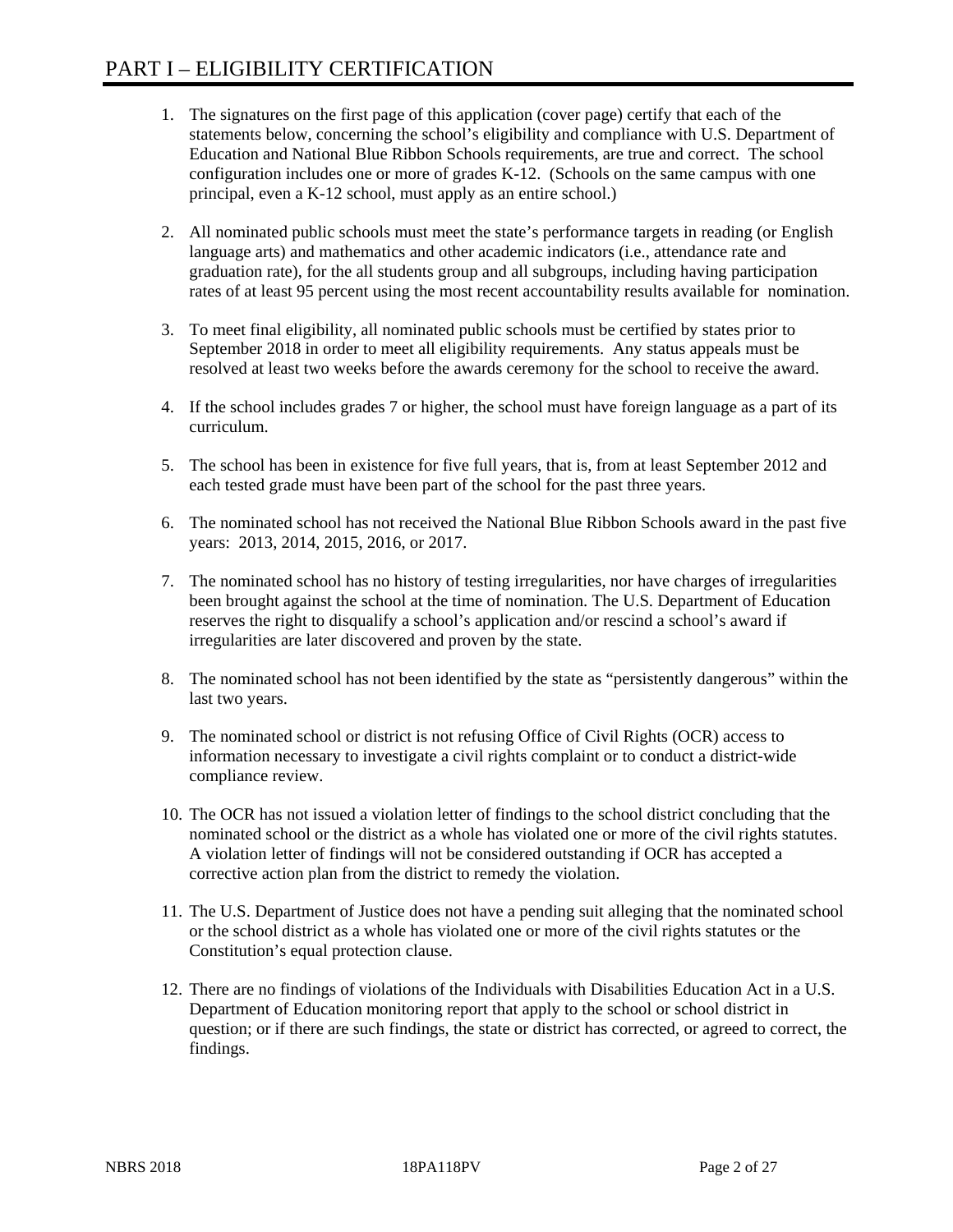# PART II - DEMOGRAPHIC DATA

**Data should be provided for the most recent school year (2017-2018) unless otherwise stated.** 

**DISTRICT** (Question 1 is not applicable to non-public schools)

| Τ. | Number of schools in the district<br>(per district designation): | 0 Elementary schools (includes K-8)<br>0 Middle/Junior high schools |  |
|----|------------------------------------------------------------------|---------------------------------------------------------------------|--|
|    |                                                                  | 0 High schools                                                      |  |
|    |                                                                  | $0 K-12$ schools                                                    |  |

0 TOTAL

**SCHOOL** (To be completed by all schools)

2. Category that best describes the area where the school is located:

[] Urban or large central city [X] Suburban [] Rural or small city/town

3. Number of students as of October 1, 2017 enrolled at each grade level or its equivalent in applying school:

| Grade                           | # of         | # of Females | <b>Grade Total</b> |
|---------------------------------|--------------|--------------|--------------------|
|                                 | <b>Males</b> |              |                    |
| <b>PreK</b>                     | 41           | 36           | 77                 |
| K                               | 25           | 32           | 57                 |
| $\mathbf{1}$                    | 24           | 22           | 46                 |
| 2                               | 19           | 37           | 56                 |
| 3                               | 27           | 25           | 52                 |
| $\overline{\mathbf{4}}$         | 26           | 25           | 51                 |
| 5                               | 26           | 34           | 60                 |
| 6                               | 25           | 35           | 60                 |
| 7                               | 28           | 32           | 60                 |
| 8                               | 32           | 26           | 58                 |
| 9                               | 0            | $\theta$     | 0                  |
| 10                              | 0            | $\theta$     | 0                  |
| 11                              | 0            | 0            | 0                  |
| 12 or higher                    | 0            | 0            | 0                  |
| <b>Total</b><br><b>Students</b> | 273          | 304          | 577                |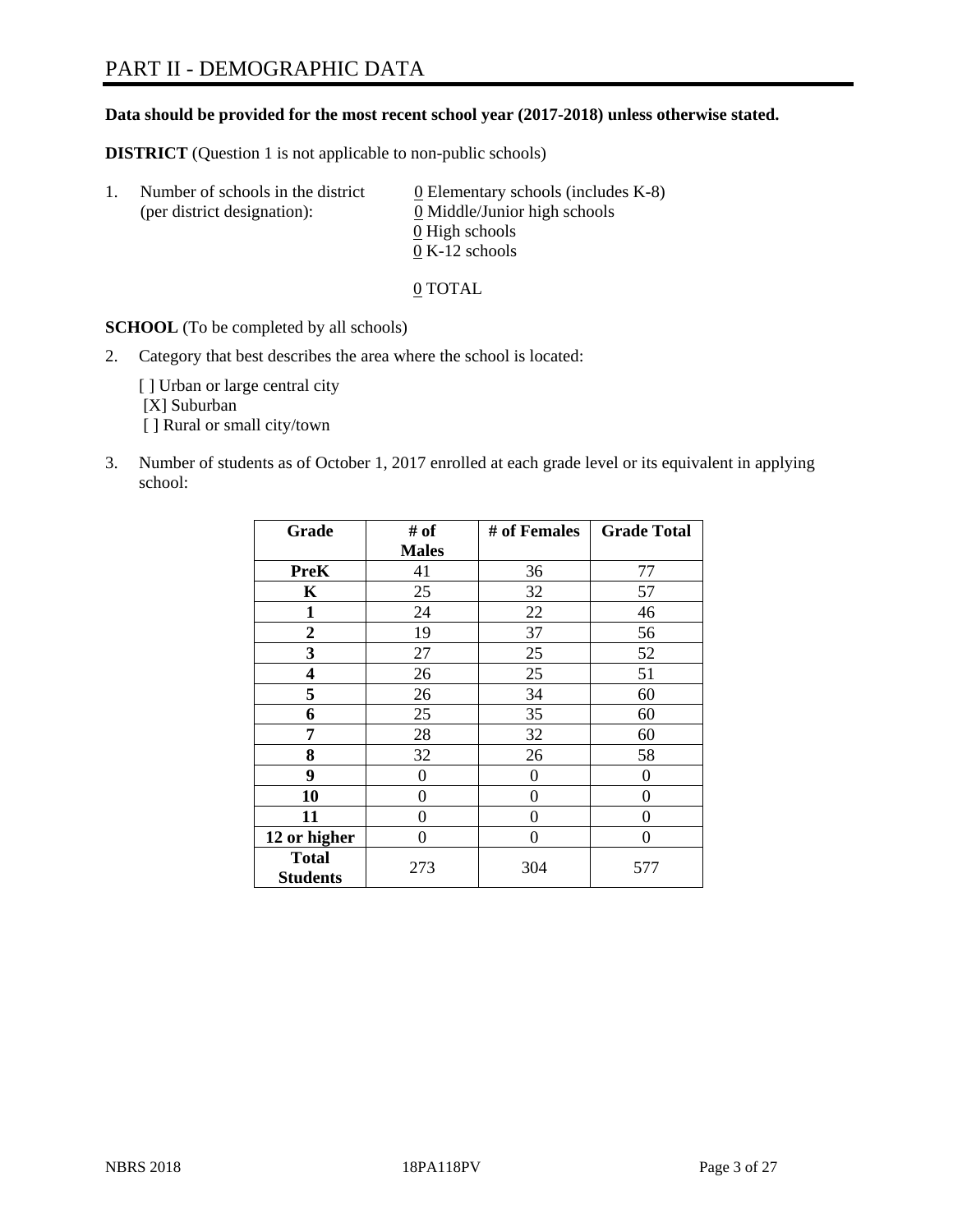4. Racial/ethnic composition of  $\qquad 0\%$  American Indian or Alaska Native the school: 1 % Asian

 % Black or African American % Hispanic or Latino % Native Hawaiian or Other Pacific Islander 90 % White % Two or more races **100 % Total**

(Only these seven standard categories should be used to report the racial/ethnic composition of your school. The Final Guidance on Maintaining, Collecting, and Reporting Racial and Ethnic Data to the U.S. Department of Education published in the October 19, 2007 *Federal Register* provides definitions for each of the seven categories.)

5. Student turnover, or mobility rate, during the  $2016 - 2017$  school year:  $\langle 01\%$ 

If the mobility rate is above 15%, please explain.

This rate should be calculated using the grid below. The answer to (6) is the mobility rate.

| <b>Steps For Determining Mobility Rate</b>         | <b>Answer</b> |
|----------------------------------------------------|---------------|
| (1) Number of students who transferred to          |               |
| the school after October 1, 2016 until the         | 3             |
| end of the 2016-2017 school year                   |               |
| (2) Number of students who transferred             |               |
| <i>from</i> the school after October 1, 2016 until | 1             |
| the end of the 2016-2017 school year               |               |
| (3) Total of all transferred students [sum of      |               |
| rows $(1)$ and $(2)$ ]                             | 4             |
| (4) Total number of students in the school as      |               |
| of October 1, 2016                                 | 582           |
| $(5)$ Total transferred students in row $(3)$      |               |
| divided by total students in row (4)               | < 01          |
| $(6)$ Amount in row $(5)$ multiplied by 100        |               |

6. Specify each non-English language represented in the school (separate languages by commas):

| English Language Learners (ELL) in the school:   | $0\%$<br>0 Total number ELL |
|--------------------------------------------------|-----------------------------|
| Students eligible for free/reduced-priced meals: | $0\%$                       |
| Total number students who qualify:               |                             |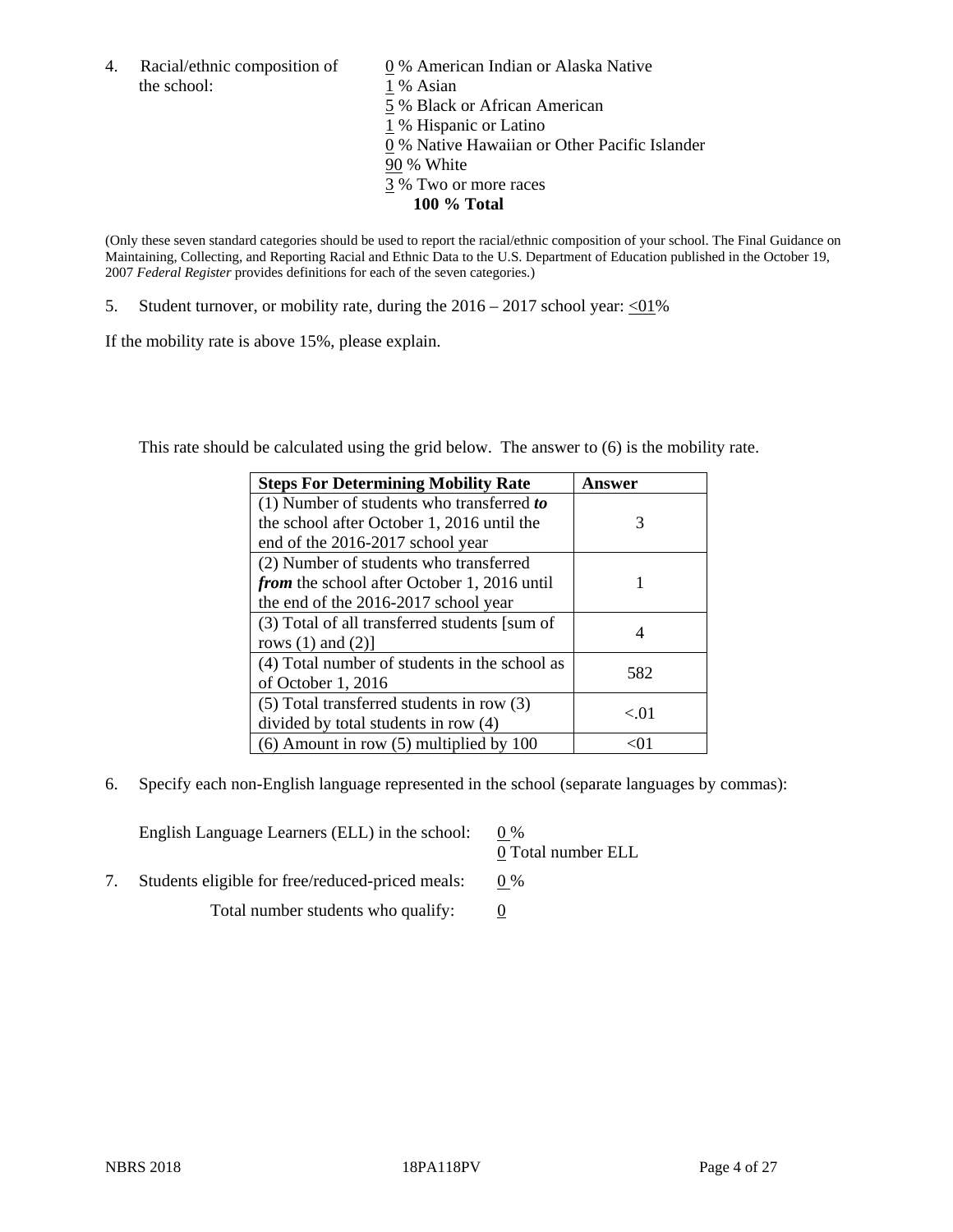44 Total number of students served

Indicate below the number of students with disabilities according to conditions designated in the Individuals with Disabilities Education Act. Do not add additional conditions. It is possible that students may be classified in more than one condition.

| 4 Autism                  | 0 Multiple Disabilities                   |
|---------------------------|-------------------------------------------|
| 0 Deafness                | 0 Orthopedic Impairment                   |
| 0 Deaf-Blindness          | 15 Other Health Impaired                  |
| 0 Developmentally Delayed | 19 Specific Learning Disability           |
| 0 Emotional Disturbance   | 6 Speech or Language Impairment           |
| 0 Hearing Impairment      | 0 Traumatic Brain Injury                  |
| 0 Intellectual Disability | $1$ Visual Impairment Including Blindness |

- 9. Number of years the principal has been in her/his position at this school: 28
- 10. Use Full-Time Equivalents (FTEs), rounded to nearest whole numeral, to indicate the number of school staff in each of the categories below:

|                                                                                                                                                                                                                                | <b>Number of Staff</b> |
|--------------------------------------------------------------------------------------------------------------------------------------------------------------------------------------------------------------------------------|------------------------|
| Administrators                                                                                                                                                                                                                 | 10                     |
| Classroom teachers including those<br>teaching high school specialty<br>subjects, e.g., third grade teacher,<br>history teacher, algebra teacher.                                                                              | 58                     |
| Resource teachers/specialists/coaches<br>e.g., reading specialist, science coach,<br>special education teacher, technology<br>specialist, art teacher, etc.                                                                    | 13                     |
| Paraprofessionals under the<br>supervision of a professional<br>supporting single, group, or classroom<br>students.                                                                                                            | 1                      |
| Student support personnel<br>e.g., guidance counselors, behavior<br>interventionists, mental/physical<br>health service providers,<br>psychologists, family engagement<br>liaisons, career/college attainment<br>coaches, etc. |                        |

11. Average student-classroom teacher ratio, that is, the number of students in the school divided by the FTE of classroom teachers, e.g.,  $22:1$  8:1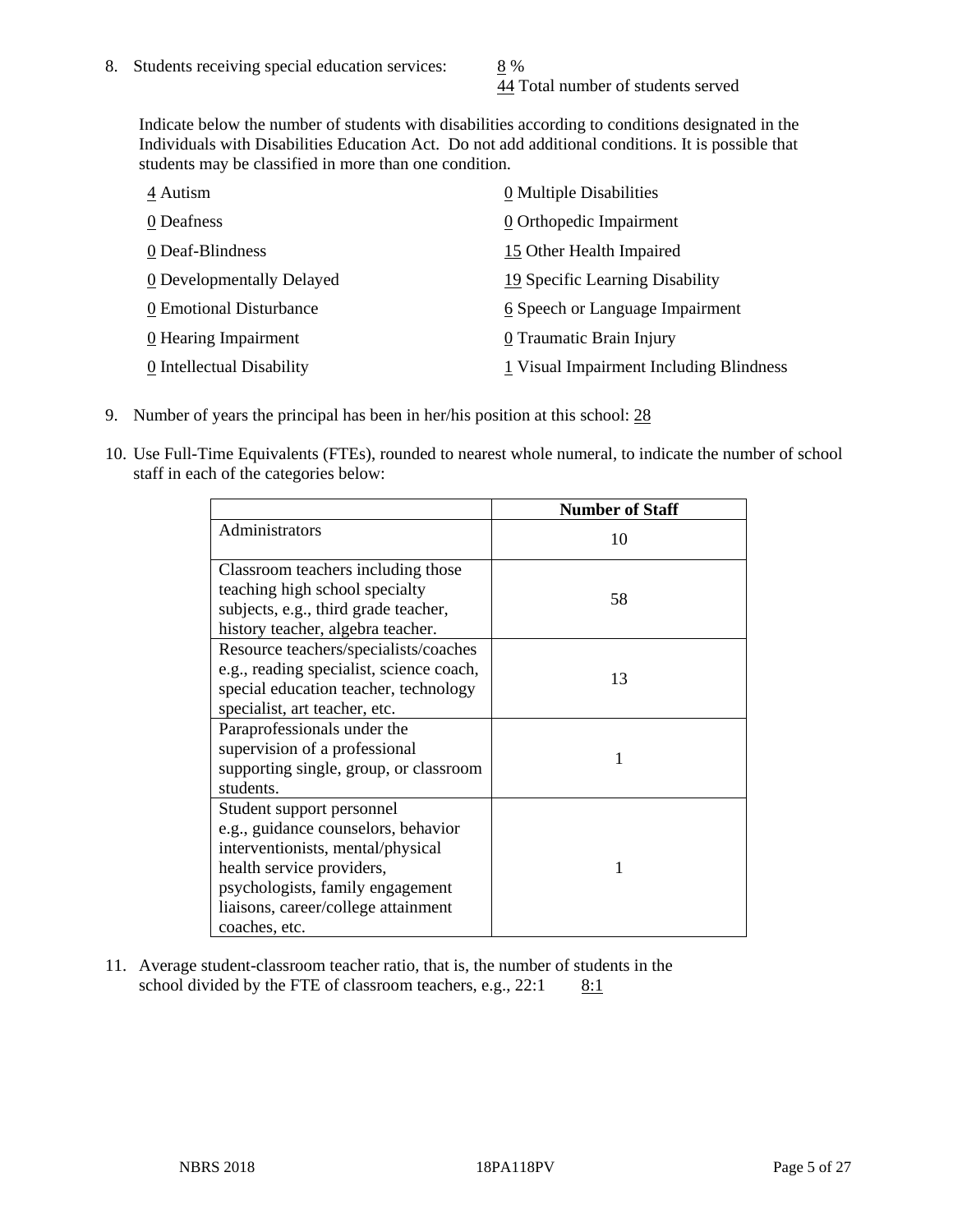12. Show daily student attendance rates. Only high schools need to supply yearly graduation rates.

| <b>Required Information</b> | 2016-2017 | 2015-2016 | 2014-2015 | 2013-2012 | 2012-2013 |
|-----------------------------|-----------|-----------|-----------|-----------|-----------|
| Daily student attendance    | 97%       | 97%       | 97%       | 96%       | 98%       |
| High school graduation rate | 0%        | 0%        | 0%        | 0%        | 9%        |

#### 13. **For high schools only, that is, schools ending in grade 12 or higher.**

Show percentages to indicate the post-secondary status of students who graduated in Spring 2017.

| <b>Post-Secondary Status</b>                  |    |
|-----------------------------------------------|----|
| Graduating class size                         |    |
| Enrolled in a 4-year college or university    | 0% |
| Enrolled in a community college               | 0% |
| Enrolled in career/technical training program | 0% |
| Found employment                              | 0% |
| Joined the military or other public service   | 0% |
| $\Delta$ ther                                 |    |

14. Indicate whether your school has previously received a National Blue Ribbon Schools award. Yes X No

If yes, select the year in which your school received the award. 2010

15. In a couple of sentences, provide the school's mission or vision statement.

Ancillae-Assumpta Academy is a private, Catholic, co-educational school for preschool through grade 8 that meets the needs of all learners and prepares students as global citizens.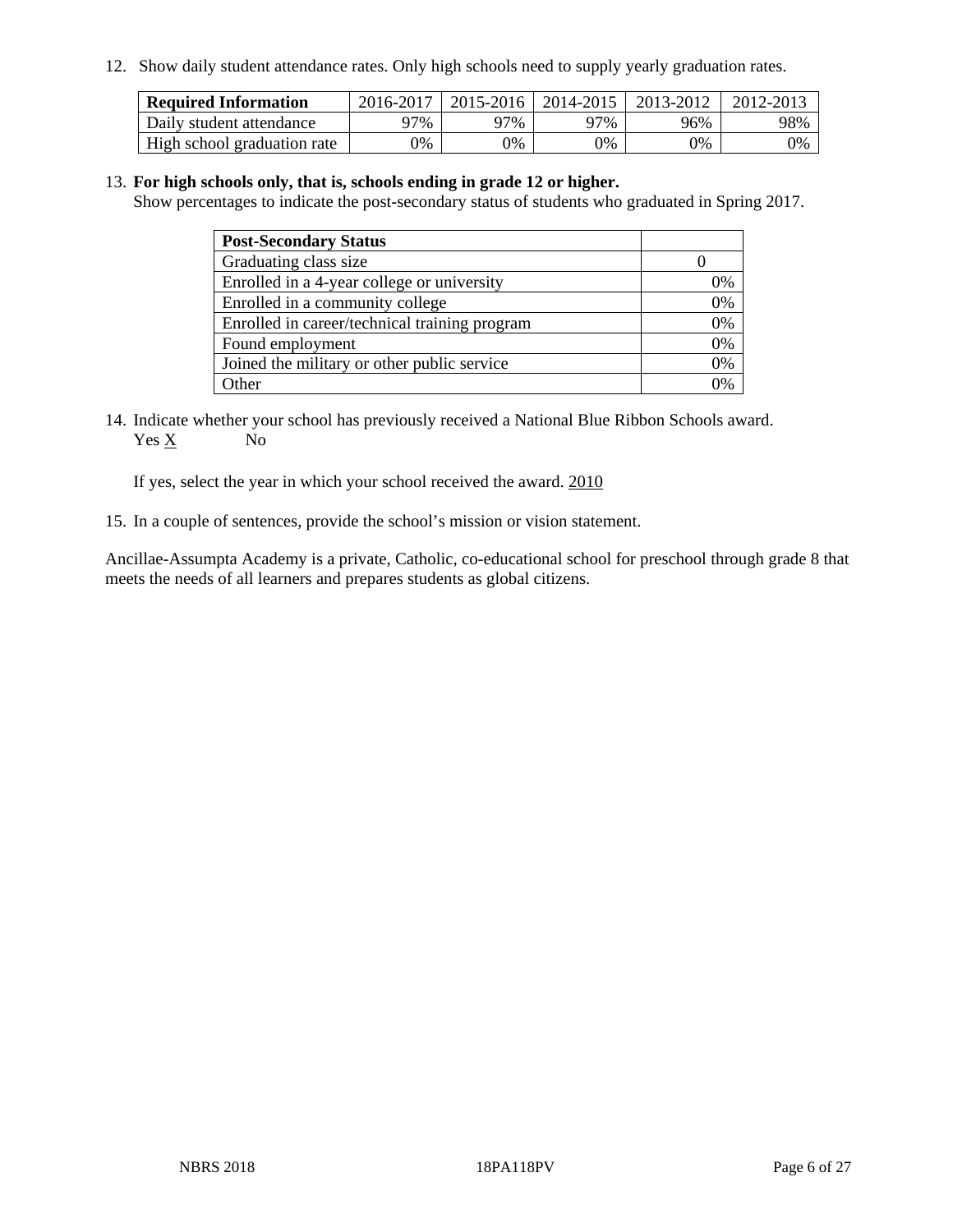# PART III – SUMMARY

Ancillae-Assumpta Academy is a private, co-educational, Catholic school sponsored by the Handmaids of the Sacred Heart of Jesus. The Academy is located on a ten-acre campus in Wyncote, Pennsylvania, a suburb outside of Philadelphia. Once the estate of Saturday Evening Post editor George Horace Lorimer, the property welcomed Herbert Hoover, Norman Rockwell, and Agatha Christie as guests. It's no wonder that the Academy feels a special responsibility to value the diversity and creative abilities of our students, continuing the legacy of those who came before us and were part of the Academy's past.

In 1945, the Handmaids of the Sacred Heart purchased the property. In 1946, the sisters began kindergarten classes as their first educational endeavor, and one year later, opened a private elementary school for girls called Ancillae Academy. In 1957, the boys' school, Assumpta Academy, was started. In 1969, the two schools merged under a single administration and a single name, Ancillae-Assumpta Academy.

The school's educational philosophy, given the acronym, R.I.C.E., promotes an integral understanding and practice of: Shared Responsibility, Human Interdependence, Dynamic Creativity, and People Empowerment. Through the R.I.C.E. Process, the students learn in theory and experience to appreciate the importance of a global viewpoint and to see the interrelatedness of peoples, which prepare them for the challenges and demands of the future. Ancillae-Assumpta Academy's commitment to the goals of the R.I.C.E. process has been key to maintaining the level of quality that has earned our school awards, recognition, reaccreditation, and respect. In 1986, Ancillae-Assumpta Academy earned recognition for its excellence in education by the United States Department of Education. In 1990, Ancillae-Assumpta was one of the first six elementary schools to gain approval of an entrepreneurial project for accreditation purposes when it received a ten-year reaccreditation from the Middles States Association of Colleges and Schools for a special project on the R.I.C.E. Process. In 1992, and again in 2010, Ancillae-Assumpta Academy received the National Blue Ribbon Schools Award. Ancillae was reaccredited in 2012 by the Middle States Association and in 2016, the Academy earned the Apple Distinguished School recognition.

The committed faculty provides a supportive foundation for nurturing and fostering the students' personal and educational growth and development. The student body of pre-school through grade eight is from fifteen school districts within a twenty-mile radius of the Academy. The steadily maintained enrollment continues to bring a group of diverse and promising children. Graduates of the Academy attend a wide variety of area high schools, often choosing the most outstanding private and independent schools available. A strong sense of family, participation, and commitment supports these students throughout their journey at Ancillae-Assumpta Academy.

In addition to the most up-to-date instructional areas and classrooms, the Academy houses three science labs, a STEM lab, a MIDI lab, six studios for private music instruction, an art studio and kiln area, a computer graphics area, an auditorium, cafeteria, gym, school chapel, and a fully equipped library. The outdoor facilities are comprised of an outdoor classroom and gardens, two playground areas, a nature path, and an athletic field with a spectator area.

Ancillae-Assumpta Academy integrates technology in a 1:1 environment to maximize student opportunities for learning and to empower them to become self-directed learners. This integration promotes access, engagement, individualization, and authenticity in the learning process. Students create, publish, connect, communicate, collaborate, research, and problem solve. They engage in personalized, student-centered learning. Inherent in the collaborative and creative use of our school's technology is the application of the R.I.C.E. values of Shared Responsibility, Human Interdependence, Dynamic Creativity, and People Empowerment.

At Ancillae, we strive every day to attend to the intellectual, creative, and emotional diversity of our students in an effort to educate and nurture the whole child. This nurturing includes opportunities for expression in the fine arts, academics, and athletics. Strategic planning for this priority includes a commitment to professional development in the areas of differentiation, flexible learning environment, and mindfulness. Three of the Academy's programs devoted to the nurturing of the whole child include a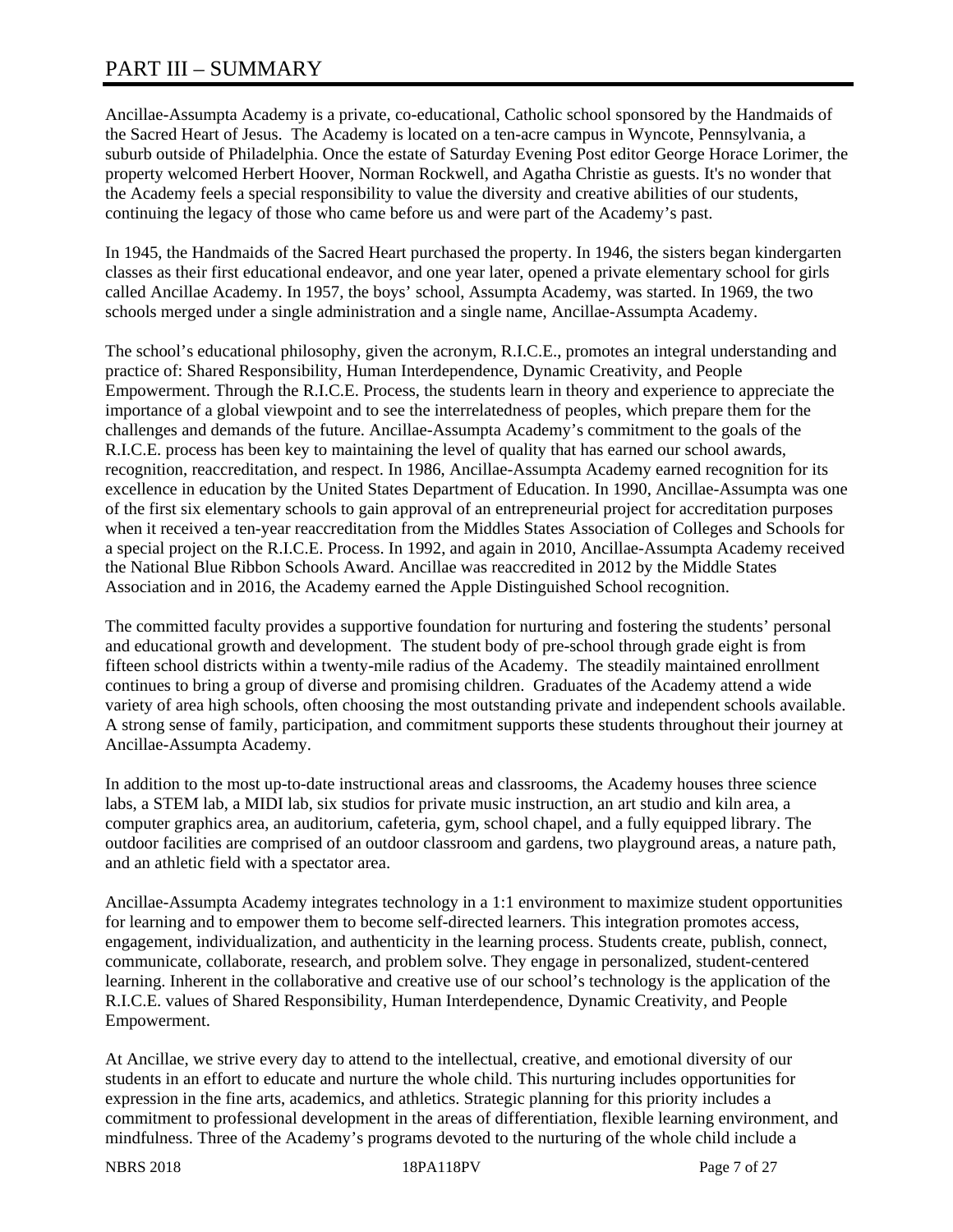comprehensive Resource Learning Program for all grades, a three-year long Student Advisory Program for students in grades 6-8, and a Service Learning Program promoting civic engagement for all students at the Academy.

Ancillae-Assumpta Academy has twice received the National Blue Ribbon Award which created a tremendous amount of joy in the community. Administratively, the recognition inspired positive momentum in our strategic planning of mission, curriculum, networking, and staff development as we moved into our next accreditation process. For our faculty and staff, the recognition served to acknowledge their skill and hard work and to motivate them in their innovative teaching and learning practices. Our students took great pride in this accomplishment, which heightened school spirit. The recognition also increased our visibility and allowed more students to join the Ancillae family.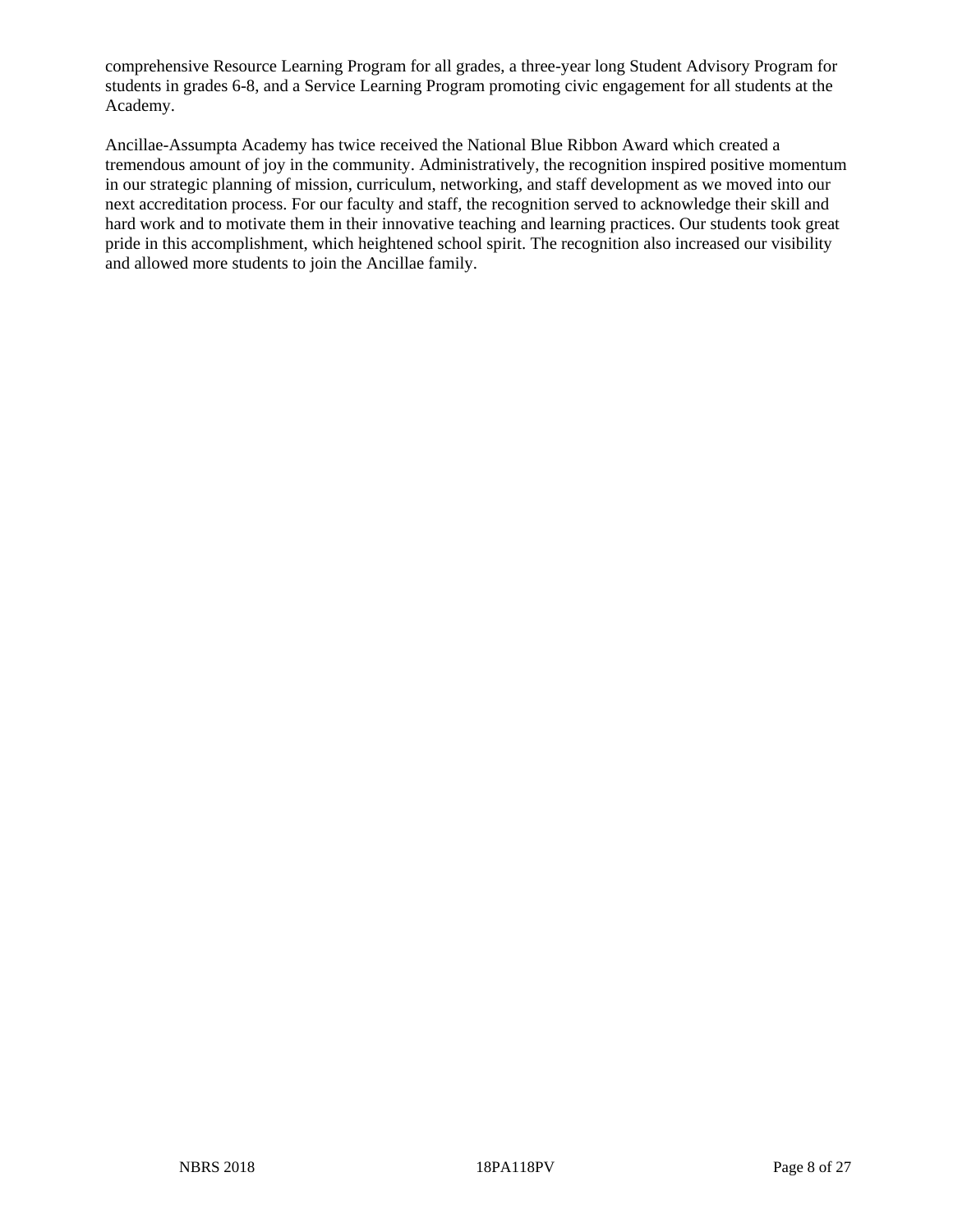### **1. Core Curriculum:**

The curriculum emphasizes the development of strong academic skills, utilizing an integrative curricular model. Through this interdisciplinary structure, content goals, which are consistent with current research and standards, are communicated and assessed. Our 1:1 device program promotes a personalized and authentic learning experience. Our service learning curriculum, school-wide sustainability efforts, local community partnerships, and student government program cultivate civic engagement in and out of the classroom. The faculty is committed to flexible learning environments and differentiated instruction to support the success of all learners and to optimize their learning opportunities and outcomes.

The language arts curriculum integrates reading, writing, speaking, and listening. In the primary grades, the balanced, comprehensive program teaches reading through explicit instruction in phonics, phonemic awareness, vocabulary, fluency, and reading comprehension. Writing instruction is integrated with the reading program and focuses on the writing process. Direct, systematic skill instruction is integral to reading and writing development at this stage. The middle grade curriculum shifts in focus from learning to read to reading to learn. Increased emphasis is placed on reading and writing informational content. Strategy instruction focuses on constructing meaning from the text using a repertoire of comprehension strategies. Emphasis is placed on vocabulary, word identification skills, fluency, and comprehension. In 7th and 8th grade, the focus becomes literary analysis. Novels such as The Giver, Animal Farm, and To Kill a Mockingbird encourage analysis of government structures and basic political theory. These novels help students develop an understanding of the role citizens play in society. Students' written literary responses focus on this analysis and writing for different purposes and audiences. Our research curriculum provides the instruction and scaffolding necessary for students to use research ethically and to write a well-structured research paper. Analysis of student writing further guides teacher instruction of the application of language conventions.

The math curriculum enables students to acquire an understanding of and ability to work with numbers and number concepts and to apply that knowledge in early computational skills. Students in Grades 1-5 use instructional materials that combine 21st-century educational technology with modern content and dynamic interactivities to engage today's digital learners. Students in Grades 6-8 progress from basic middle grade level competencies through a complete Algebra I course. Every student is taught to think critically, reason logically, problem-solve, and apply his/her math knowledge in real-world applications.

The science curriculum addresses the need for students to learn about their world through scientific exploration and hands-on experiences. The curriculum supports the Next Generation Science Standards through the development of scientific inquiry, thinking skills, and knowledge. The advancement of content and abilities promote scientific literacy. In our annual Science Fair, each student conducts an experiment and researches a complex topic in a rigorous but rewarding experience, engaging in the scientific method. Students in eighth grade present their projects orally to the scientific community. Additionally, the program utilizes the Outdoor Classroom in its scientific endeavors and investigations and has in its course of study age-appropriate lessons on Physical Science, Life Science, Earth and Space Science, and Engineering.

The social studies curriculum promotes diversity, global interconnectedness, and intellectual excellence through the study of civics and government, economics, geography, and history. Our goal is to develop students who are informed, socially aware, civically engaged, and able to approach the world with a global perspective. Students in grades 6-8 participate in National History Day. A theme such as "Conflict and Compromise" exposes students to the productive ways people embrace controversy and engage in democratic dialogue to ultimately affect positive change. The culmination of study in our Social Studies curriculum is participation in a local history project about our township where students make a real connection between the location of our school and the history they study. Working with local historians, they answer the essential question of why the preservation of a local historical site is important and explore the location from a number of perspectives. Students compile their research, gained through interviews and site visits, to create a documentary which is shared back with the township for their use. This project teaches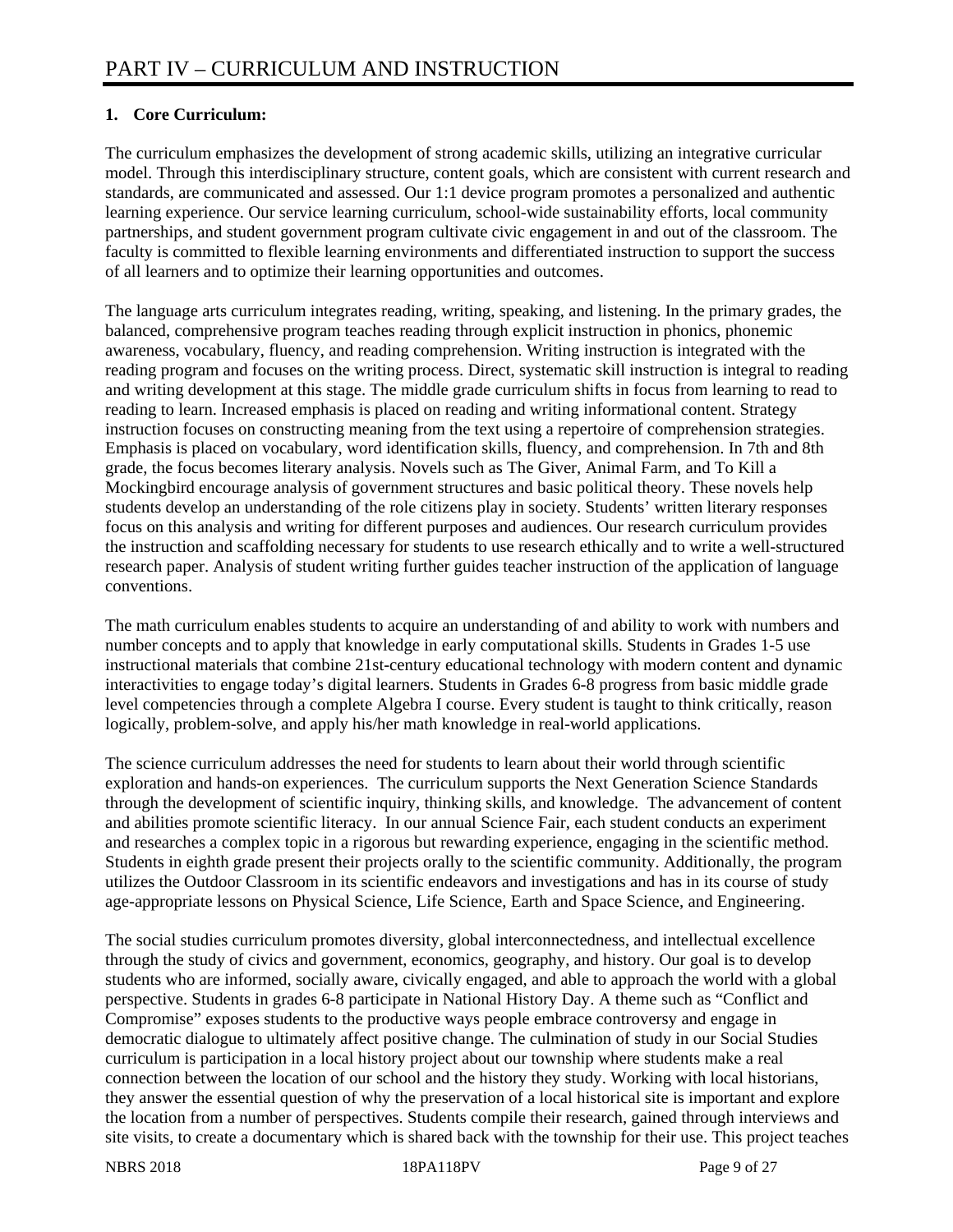how to ask challenging questions, how to consider varied perspectives, how to draw upon prior knowledge.

Frollowing the standards for AMS Montessori Classrooms, our Montessori Preschool and Kindergarten program is designed to meet the individual pace and development of each child. It recognizes the importance of multi-sensory, hands-on learning in a well-prepared environment. Language, math, culture, science, and other Montessori areas are presented in individual and group lessons. The curriculum is enriched by weekly specialty classes in music, Spanish, gym, art, technology, library, yoga, religion, and sign language classes. Self-confidence grows with each new discovery, providing a foundation for the primary grades where they are prepared to meet the rigor of our elementary curriculum.

#### **2. Other Curriculum Areas:**

Fine arts education is provided for preschool through grade eight by a nine-member full-time faculty. The music program includes general music, Orff instruments, choral classes, and MIDI lab classes in keyboarding and guitar. The art curriculum exposes students to art history, theory, and appreciation, and media, including ceramics, computer graphics, advanced textiles, printmaking, and digital photography. The annual Spring Show demonstrates the integration of the performing arts for grades one to eight. Private lessons and ensemble experiences further enhance the performing arts.

Weekly physical education classes are provided by two PE teachers from Stepping Stones through grade eight. Students have participated in school-wide programs including Wellness and the President's Challenge Physical Fitness Program.

Health classes address physical fitness, nutrition, safety, first aid, and drug education. Additionally, students in grade five participate in both Life Skills and Mindfulness programs.

Ancillae-Assumpta Academy is in compliance with the program's foreign language requirements. Our Spanish curriculum advances from pre-school through grade eight. All students in fifth to eighth grade receive 95 minutes of instruction per week. Each level incorporates the following educational strands: culture, conversation, grammar, vocabulary, and real-world applications.

The Academy has created an innovative and compelling learning environment that engages students and provides tangible evidence of academic accomplishment. Ancillae's 1:1 World Program promotes access and engagement in the learning process. Students learn to create, publish, connect, communicate and problem-solve. Ancillae students have the added benefit of working in the STEM Laboratory. Through a systematic and sequential coding skill development, students in grades 1-4 work with both off-line and online coding and by eighth grade, students are writing Java script. The Academy has reimagined learning spaces to increase student engagement and success. With more than 850 iOS and OSX devices, students develop critical thinking, planning, and execution skills in coding, engineering, and project-based learning experiences, empowering them to meet the future.

The library curriculum provides quality literature, research resources, and information literacy skills. The curriculum follows the philosophy outlined by the American Association of School Librarians and the Association for Educational Communications and Technology. Students cultivate a love of reading and learn to be responsible users of information and library resources. Using current events, students learn media literacy skills to help them access and evaluate multiple media platforms, preparing them to participate as informed citizens and decision-makers in the world that awaits them.

 $T_{\text{self}}$  The Student Advisory Program is designed to assist students in gaining essential academic, social, and life competencies. The program is based on the belief that students need the opportunity to develop relationships with adult educators who act as guides and advocates for the students. The curriculum emphasizes digital citizenship, role playing for decision-making and conflict resolution, and the development of leadership and self-advocacy skills. The advisory program offers guidance for students during adolescence and fosters the development of self-esteem and resiliency. Students in grades six, seven, and eight meet in small groups once a week with an advisor.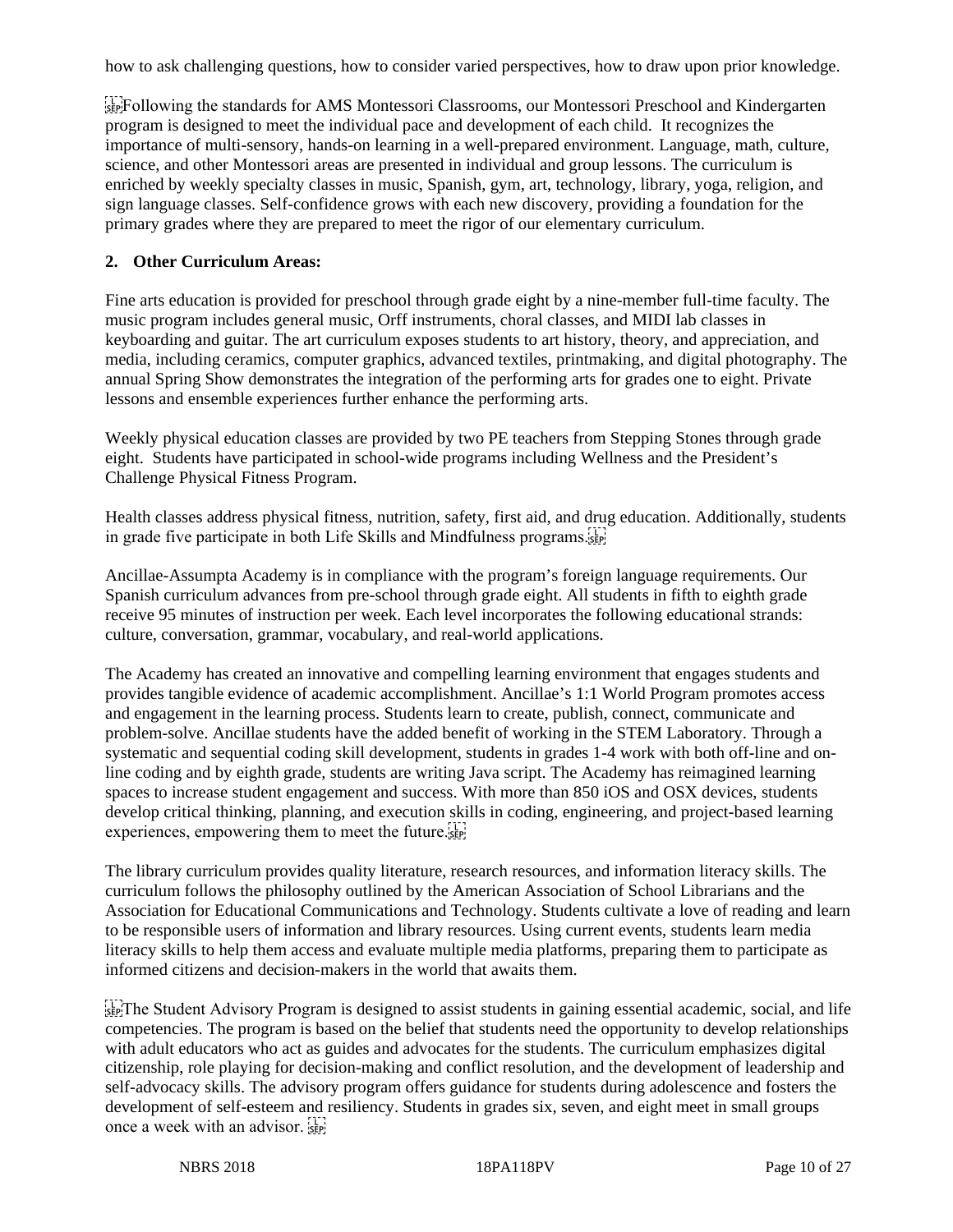Ancillae-Assumpta Academy incorporates service learning into our rich curriculum with the intention of framing the students' academic development in the context of helping to shape their community's future and making a difference in our world. Beginning in preschool, students learn to appreciate and to care for the particular gifts and abilities they have received, especially their education. They will grow to recognize their responsibility to develop these gifts and to share them in creative ways, seeking a more meaningful life for all. Learning and service are connected to the intellectual and moral development of each student at each grade level.

Our school mission and vision statements reflect a commitment to sustainability. At Ancillae-Assumpta Academy, our students learn that the life systems on Earth are interdependent. We join our township's sustainability initiative through school-wide sustainability goal-setting and efforts. Students learn through recycling, composting, waste-reduction, gardening, and energy education a deepened sense of responsibility for the environment and the impact of sustainable practices. Our hope is to engage and educate our community to unite behind this shared set of goals to build a sustainable future. Throughout the grade levels, sustainability is a major curriculum emphasis, where students learn the connection between local actions and global consequences.

#### **3. Instructional Methods, Interventions, and Assessments:**

The Academy believes that every student has the right to respectful tasks. Teachers at Ancillae-Assumpta Academy have a staff development goal to be prepared with the knowledge and strategies to attend to the intellectual and emotional diversity of their students. The climate for teaching and learning has been positively impacted through several initiatives.

The Academy administers the Murphy-Meisgeier Type Indicator for Children (MMTIC) to 5th-8th grade students. This report identifies individual learning styles. It provides a deeper understanding of how students learn, how to address those differences in learning styles, and how to optimize learning preference assets. Students learn strategies for personal strength and challenge areas.

Our Resource Learning Center, serving the needs of over 90 students, provides remediation and student success skills. This faculty engages students in a variety of methods which best meet their learning differences. Instruction not only focuses on improving reading fluency and comprehension and math and writing skill development, but on study, time management, and organizational skills. This team provides direct assistance for teachers in meeting the diverse needs of all students and shares Student Learning Profiles and Class Profiles.

Teachers design quality lesson plans based on content standards for effective instruction that include written strategies and activities addressing individual learning needs/styles. Daily lessons include measurable learning objectives, instructional strategies, material/resources, and evaluations. Teachers apply principles of differentiation to accommodate individual learning needs through tiered assignments, curriculum compacting, contract learning, and other strategies. With two certified teachers in each classroom for math and language arts instruction in grades 1-4, flexible learning groups and co-teaching strategies are implemented to provide a differentiated learning experience. In grades five to eight, flexible varied groupings and smaller student-to-teacher ratios provide for a dynamic learning environment for our students.

 $\sum_{s \in \mathcal{S}}$ Project-based learning is integrated throughout the curriculum, and students engage in a variety of challenge-based activities in the STEM lab. Junior High students participate in a virtual simulation called e-Mission on hurricane preparation and evacuation delivered via distance learning. Students use entrepreneurial skills to design, develop, and promote new and improved products which are brought to life using our 3D printers.

Trimester reporting grades are authenticated by various types of well-developed assessments. Teachers adhere to the school-wide assessment plan and incorporate a balanced approach to assessment tools including both formative and summative assessments based on clearly articulated standards. The formative assessments monitor student progress and inform instructional decision-making. The summative assessments evaluate student achievement. The faculty recognizes the importance of student reflective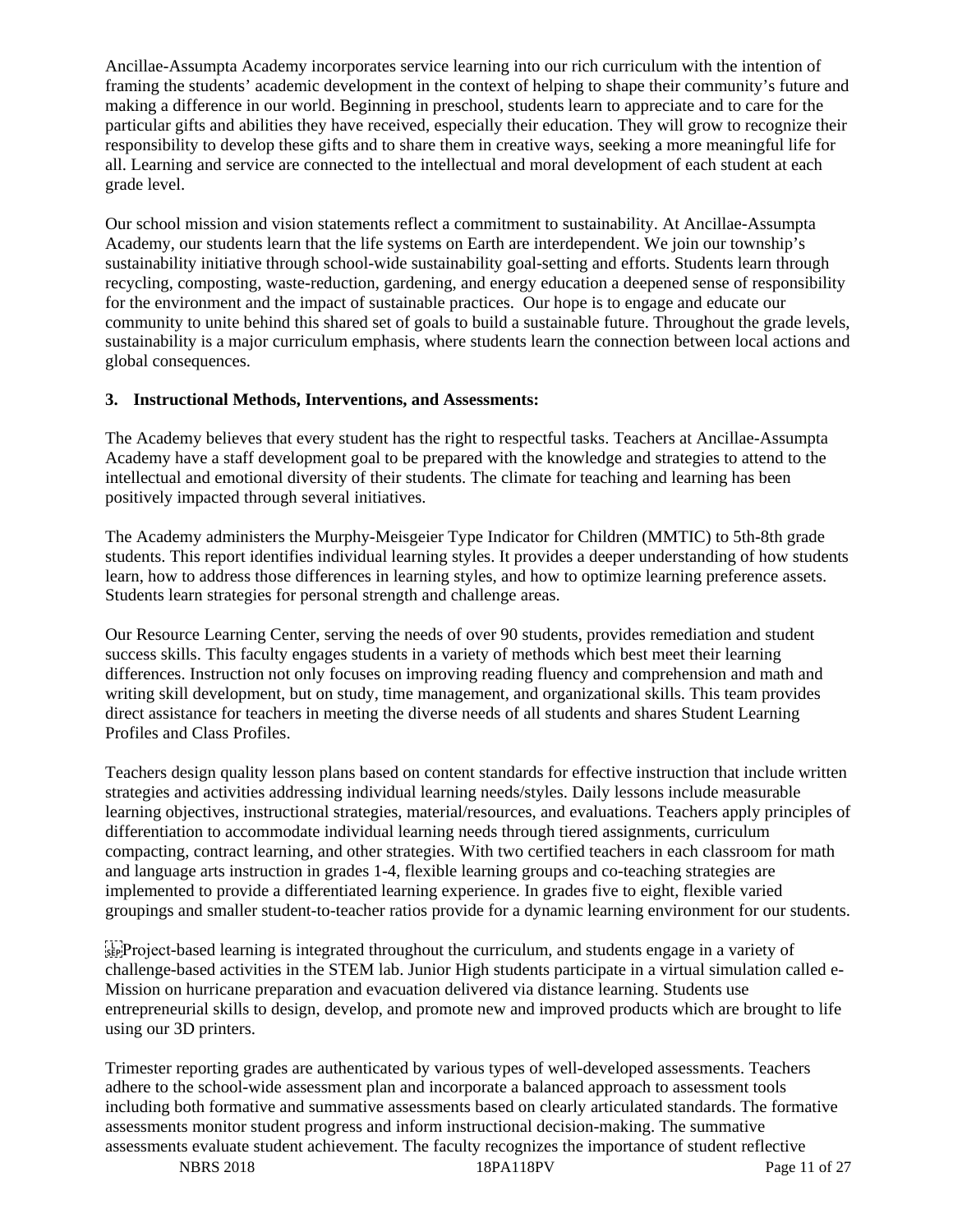assessment. These activities, along with the use of rubrics, ensure that the student is central to the assessment process.

 $\frac{1}{2}$ EP: Ancillae-Assumpta Academy's standardized assessment results demonstrate strong academic achievement on the TerraNova. When examining trends for school performance, it is apparent that each grade makes significant gains in achievement as they progress each year through our academic program.

TerraNova results are used to improve instruction and learning. The information is analyzed by the administration, curriculum council, and faculty with a focus on student progress and achievement. Results are useful in identifying the strengths and needs of programs and aid in the planning for improvement of these curricular areas. TerraNova results are used by the teachers to modify and refine their teaching. Additionally, TerraNova results are used as one piece of data for grouping decisions in math.

The Resource Learning Coordinator reviews the individual student scores to identify individuals for academic support and then confers with teachers to determine if the data is a clear indicator of classroom performance, or if the scores represent a discrepancy from daily achievement. The school has committed resources to diagnostic testing, implementing various aptitude and achievement assessment tools. Auxiliary instruction is implemented to meet any articulated needs.

The academic achievement of our students is further confirmed by the number of students qualifying for participation in the Johns Hopkins University - CTY Talent Search. To participate in this talent search, students must demonstrate exemplary achievement with a standardized test score at the 95 percentile or higher. In 2017, 58% of eligible students qualified for this program. This talent search corroborates the strong academic achievement of students having the benefit of Ancillae-Assumpta Academy's comprehensive curriculum. Additionally, 20% of the class of 2017 earned academic high school scholarships.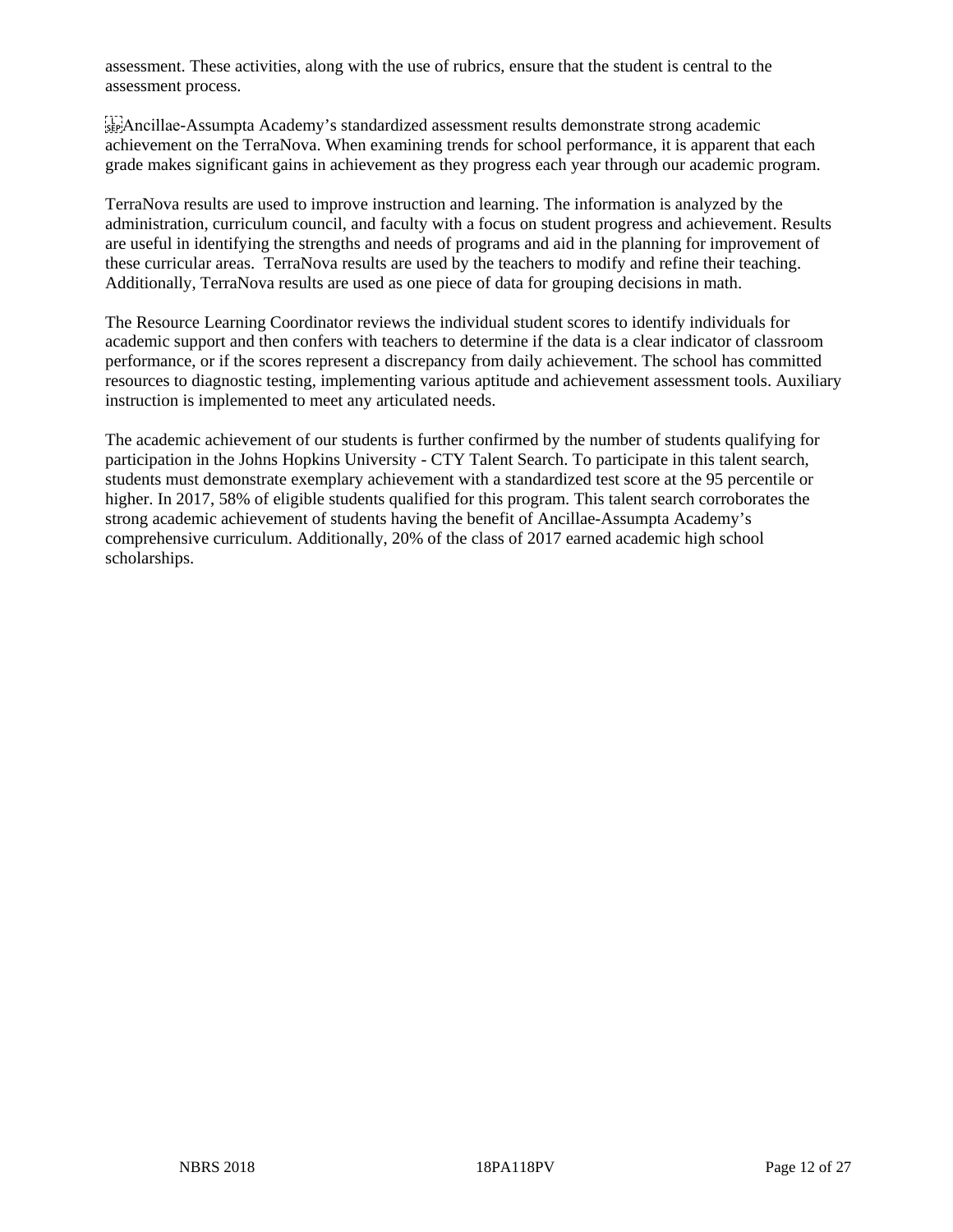### **1. School Climate/Culture:**

As a school community that educates "with love and for love", we strive to create an environment that welcomes and values all people. Students and families of Ancillae-Assumpta Academy engage in programs, activities, and events to enrich their educational and community experiences. Students participate in the Robotics Program, Green Team, Tech Team, Forensics Program, Student Council, Fine Arts offerings, athletic teams, and other clubs which explore their interests and engage them in the life of the school. Through the Olweus Anti-Bullying Program, Advisory Program, Life Skills, Mindfulness, and Morning Meetings, we endeavor to instill in our children a sense of belonging and create a learning environment of inclusion, equity, and respect. These programs support the growth of the whole child and have dedicated time in our schedule.

Our parents play an integral role in supporting this nurturing environment. Their involvement as classroom volunteers, running community events, and partnering with administration and faculty to support the school shows the students that caring and action create a vibrant community. Each day, parents are in our school serving in the lunch program, participating in math explorations, giving a classroom presentation, assisting in art preparation, or meeting to plan the next family event. To cultivate an environment that values the diverse ways all of our families enrich our school community, the Academy's Diversity and Inclusion Program includes a threefold approach to celebrate diversity: student education, faculty training, and parent partnership.

 $\frac{[T, T]}{[S_1] \times [S_2]}$ Our teachers experience a strong sense of belonging. They plan together in area meetings, participate in professional learning groups, and are supported in their professional development through continuing education funds. New faculty are mentored, and all faculty and staff receive ongoing support and feedback from administrators as they work together to creatively problem-solve to meet the needs of all students. As demonstrated by our retention rate, our teachers view their positions as more than just a job, but as a ministry. At our 2017 end of year celebration for faculty and staff, we recognized 66 of 116 faculty and staff members who have been here for 10 years or more; 20% had been here for more than 20 years. In addition to these employment milestones, we always celebrate degrees, births, grandchildren, engagements, and weddings. This family supports one another in times of grief and hardship as well. Because of this community feeling, members know they are a valued part of the school family.

### **2. Engaging Families and Community:**

Through communication and trust, parents and teachers partner together for student success. Parent-teacher conferences are held twice a year. Students in grades five to eight attend conferences to review current achievement and work habits and to set goals for continued academic development. Report cards are issued on a trimester basis. PowerSchool, a web-based student information system, enhances timely communication of assessment data. Parents can access grades, and students can set goals and monitor their own progress. Canvas is the Academy's Learning Management System. Families with students in grades 5 - 8 can view course information, homework, collaborations, and other assessments. Canvas enhances the potential for parents to engage in their children's education.

The Parents' Council, the parent leadership of the school, is comprised of forty individuals who offer expertise, advice, and support to the administration. Council members promote participation at school events, plan and design fund-raisers, and strengthen the spirit of the community through social networking and outreach. The Athletic Advisory Committee supports the administration in developing athletic policies, coach selection, and overall enhancements to the Academy's athletic program. Compass, the parent diversity and inclusion group, brings families together to support the school's commitment to diversity and inclusion. The group works with administration to broaden awareness and educate our children about family types, cultures, races, national origins, religions, and abilities.

The Academy is committed to sharing its successes through publications, professional memberships, and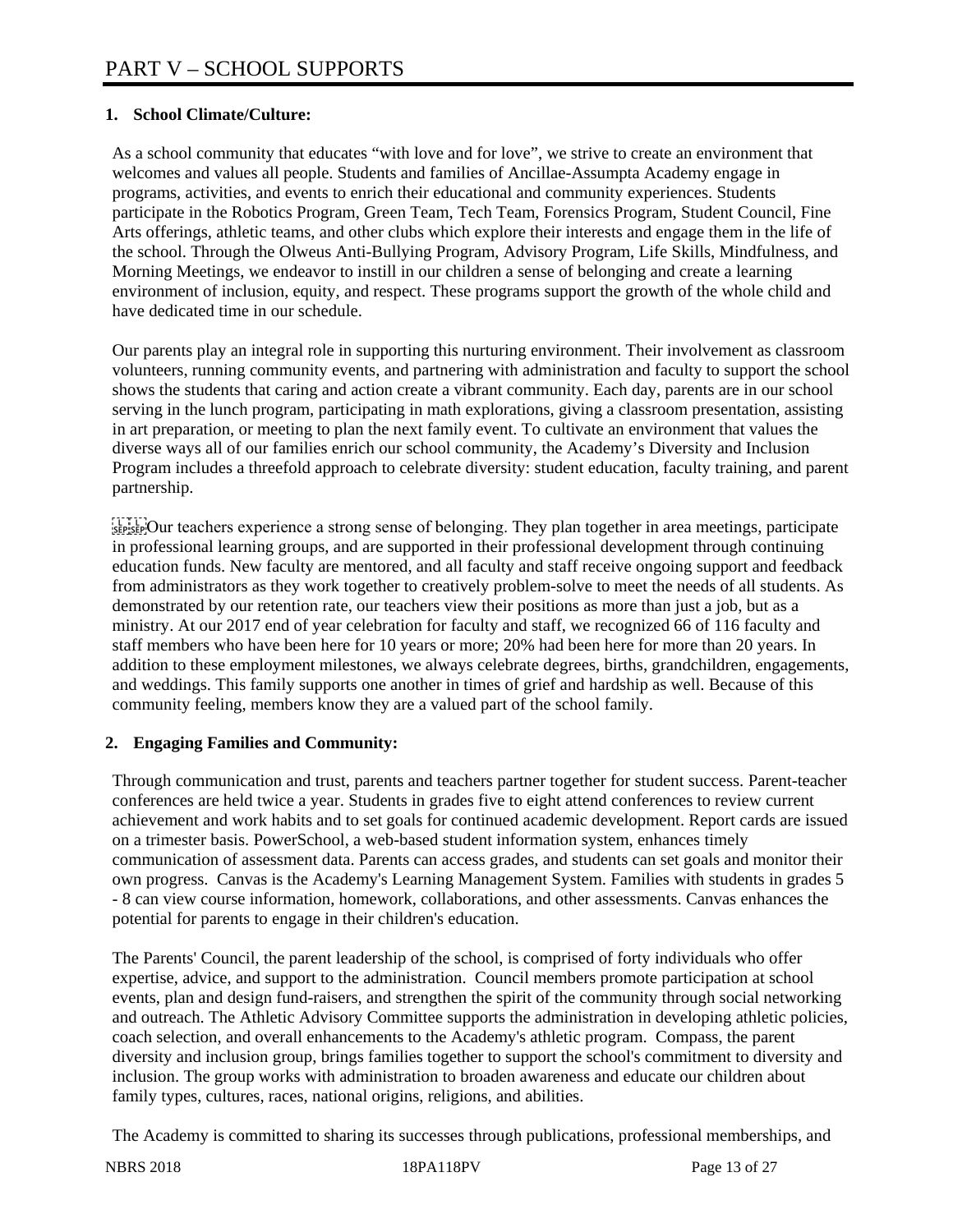networking efforts to affirm student successes, faculty excellence, Catholic identity, and community relationships. Inherent in the mission statement is the notion "to share all that we are and have." School publications, (website news articles, FIAT magazine, and the annual Progress Report), document accomplishments and achievements. The Academy's social media informs and forms the public's interest.

Participation in professional organizations such as ADVIS and NCEA allows networking in the educational community. The faculty partners with local universities to provide fieldwork, internships, and student teaching assignments for pre-service teachers. Administration and faculty serve on Middle States evaluation teams. The Academy is registered as an accredited school on the Middle States website. Through its recognition as an Apple Distinguished School, the Academy welcomes educators from other schools to explore our strategies for planning and implementing innovative teaching and learning.

#### **3. Professional Development:**

The Academy's committed faculty provides a supportive foundation for nurturing and fostering students' personal growth and development. The Academy provides several opportunities for professional growth. Funding is budgeted for continuing education, making it possible for all faculty and staff to enroll in postgraduate college courses, workshops, and programs offered by professional organizations such as the MCIU, PAGE, ASCD, and other groups. Participation in the staff development program includes goal setting, clinical supervision, and opportunities for professional growth. Annual Personal Growth Plans are designed by each individual to assist in the development of personal goals and strategies that are consistent with the school-wide goals and philosophy.

The school's comprehensive staff development program, approved by Pennsylvania Department of Education, focuses on the development of best practices and facilitates the induction and mentoring of new teachers, clinical supervision structures, and the process for evaluation performance reviews. Our latest professional education plan includes the following staff development goals: 21st Century Classrooms (1:1 learning, blended learning/flexible learning environments, educational technology, and technology and ethics), Educating the Whole Child (differentiation, growth mindset, mindfulness, social and emotional needs), and Sustainability (protecting the environment, leading with education, reverencing the earth). Professional development series over the past five years have included workshops, in-services, and coaching on differentiation of instruction, learning styles, authentic assessments, integration of mobile technology, STEM, coding, robotics, and the benefits of mindful learning. All teachers participate in Professional Learning Groups. This year, PLGs are utilizing a blended learning model where faculty work through an online course with regular in-person meetings to collaborate with colleagues. In each learning group, faculty complete cycles of study, experiment, and reflection to gain competence and confidence in the area of choice which include: global collaboration, augmented/virtual reality, gamification, projectbased learning/design thinking, digital storytelling. Each curricular area conducts meetings throughout the year to strategize and review implementation of the curriculum according to standards. The investment that the Academy has made in professional development offerings has translated into student achievement and school recognition.

### **4. School Leadership:**

Ancillae-Assumpta Academy is sponsored by the Handmaids of the Sacred Heart of Jesus. The school has a Board of Trustees that ensures that the mission and vision of the Academy and Handmaids are preserved and promoted for future generations. The Board's composition reflects the expertise, resources, and perspectives needed to achieve the mission and strategic objectives of the Academy and works with the administration to support and promote Ancillae's mission, vision, strategic goals, and policy positions.

The daily operation of the school is overseen by a ten-member administrative team, which is composed of a Director, Assistant Director, Principal, Assistant Principal and Coordinators of Religious Education, Montessori, Fine Arts, Business, Technology, and Admissions. Inherent in our R.I.C.E. philosophy is a shared leadership model. Through this shared leadership model, the administrative team at Ancillae-Assumpta Academy ensures that our students are actively engaging in the learning process and developing the skills of communication, collaboration, creativity, and critical thinking. Recognizing that a truly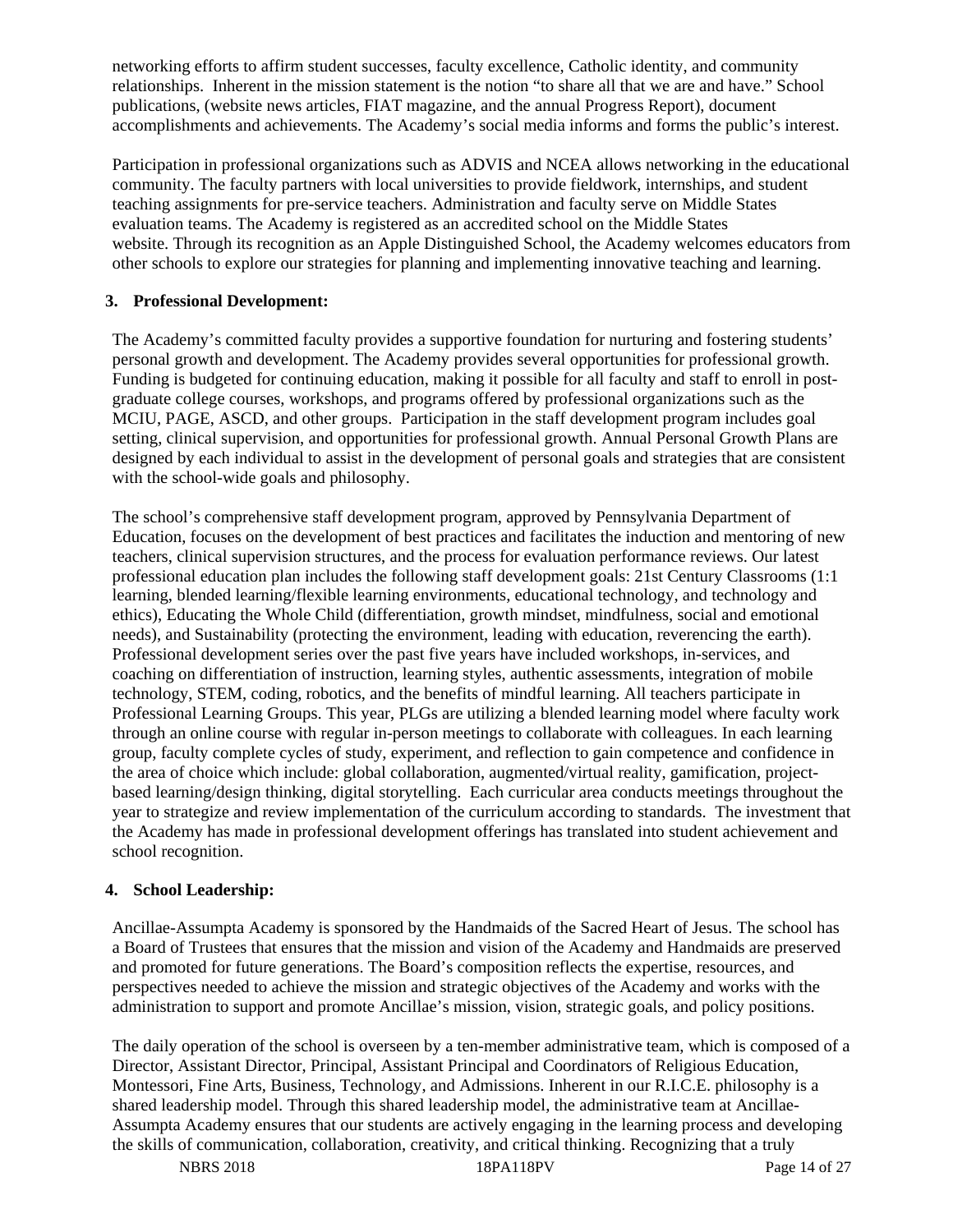transformative environment requires careful strategic planning, the administrative team, has developed several multi-year plans for the school's programs, curricular and co-curricular offerings, and responsible use of resources. On a weekly basis, members of the team evaluate classroom teaching. Clinical supervisions are conducted throughout the year. Each administrator shares the responsibility to ensure that faculty engage in best practices and innovative teaching that results in student success. Through this planning, supervision, and evaluation, the administrative team ensures the quality of education at the Academy and models the vision and ideals of the school mission.

The Curriculum Council, consisting of administrative team members and ten area chairpersons, evaluates, designs, and implements curriculum development. The council meets regularly and each area chairperson conducts area meetings. Components of the R.I.C.E. Process structure the design, implementation, and evaluation of curriculum, program offerings, and academic policies. Student achievement reports are shared and assessed at administration meetings, council meetings, and faculty meetings.

These leadership teams share authentically in creating an educational environment that benefits students' growth and achievement. The school culture and leadership actualize the values of shared responsibility, interdependence, dynamic problem-solving, and empowerment.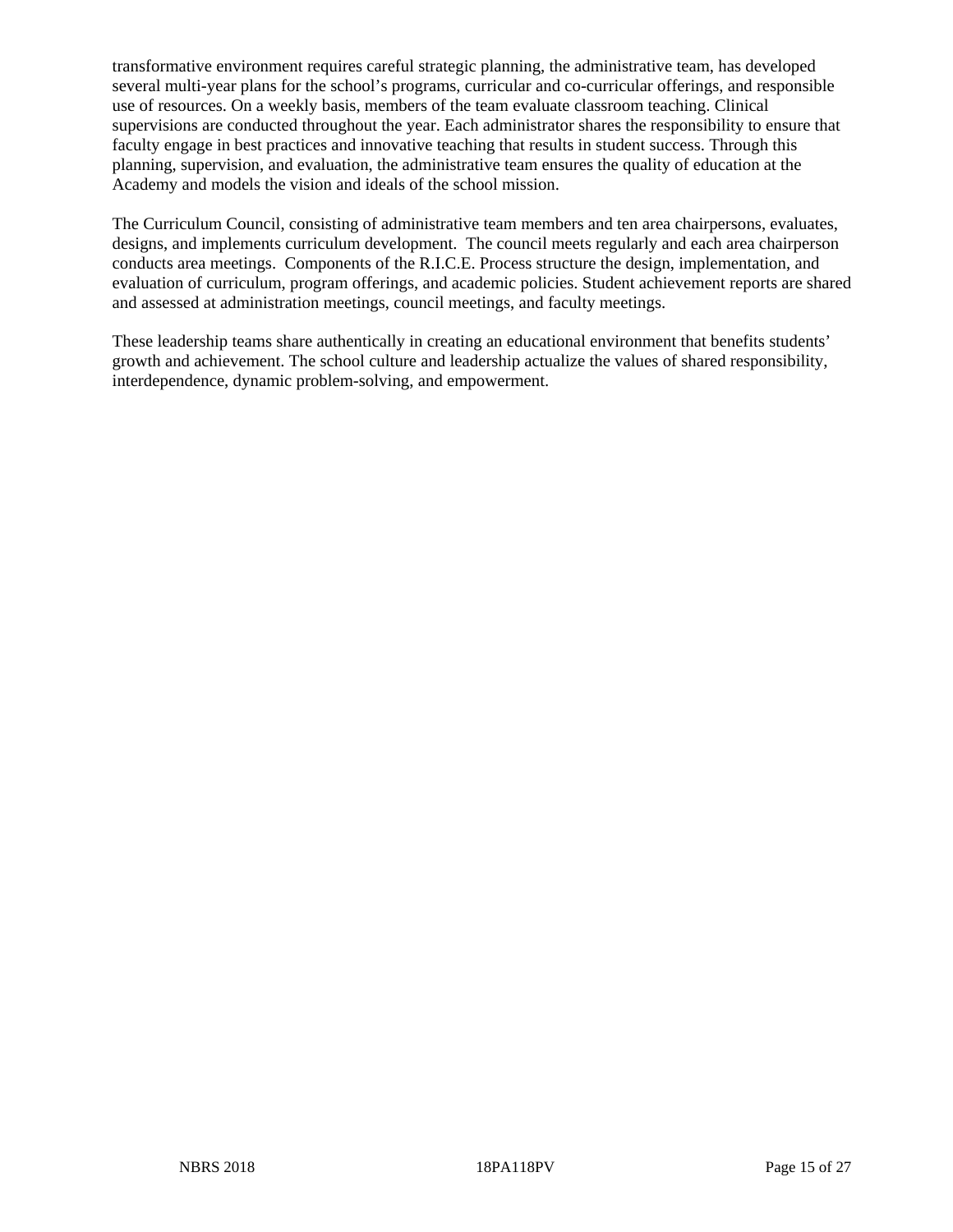At the heart of Ancillae-Assumpta Academy's success is a shared vision and strategic planning. Nothing so professionalizes work in schools as educators who share visions of innovative education. We accomplish that through the R.I.C.E. Process (Shared Responsibility, Human Interdependence, Dynamic Creativity, and People Empowerment), which clearly articulates our shared vision for the advancement of our school. The R.I.C.E. Process is our systematic instrument to actualize our vision for education. The R.I.C.E. Process challenges us daily to have vision, planning, interdependence in the workplace, and a global viewpoint. This shared vision is a catalyst for change and positive action and continually gives us energy to move forward toward the future.

Inherent in R.I.C.E. is a commitment to strategic planning. For example, to attain a transformative learning environment for our students, the administrative team developed several multi-year plans for technology integration since the year 2000. The first plan focused on the early incorporation of computer labs. The next multi-year plan (2004-2007) concentrated on technology integration in the fine arts with a MIDI lab equipped with workstations for music instruction. In 2008, plans were developed for Ancillae's STEM Lab, which opened in 2010, as the geographical center of a school-wide commitment to STEM education. In this hands-on environment, students use materials to build and technology to design in ways that highlight their unique styles of expression. In 2011, we began an iPad pilot program in our music department. The most recent plan (2013-2017) developed through the shared leadership of our administrative team strategically positioned the school to redesign instruction through the personalization, collaboration, and experimentation in the 1:1 program. As a necessity, this plan focused on advancements in the infrastructure and the day-today, practical applications of technology, supported by a technology integration specialist. Coinciding with these advancements, a newly designed technology curriculum was also put in place. The virtualization of critical servers and the implementation of a learning management system facilitated the growth to 850 devices for students and faculty on campus.

Ancillae's total faculty is encouraged by the administration to continuously consider, reflect, and articulate their visions about the "why" of the technology in their classrooms, which is at the heart of school improvement. It is that sharing, reflection, and articulation that has been the catalyst for change in advancing our vision for education that engages students in the process of education, is flexible in its environments, and facilitates a more personalized experience.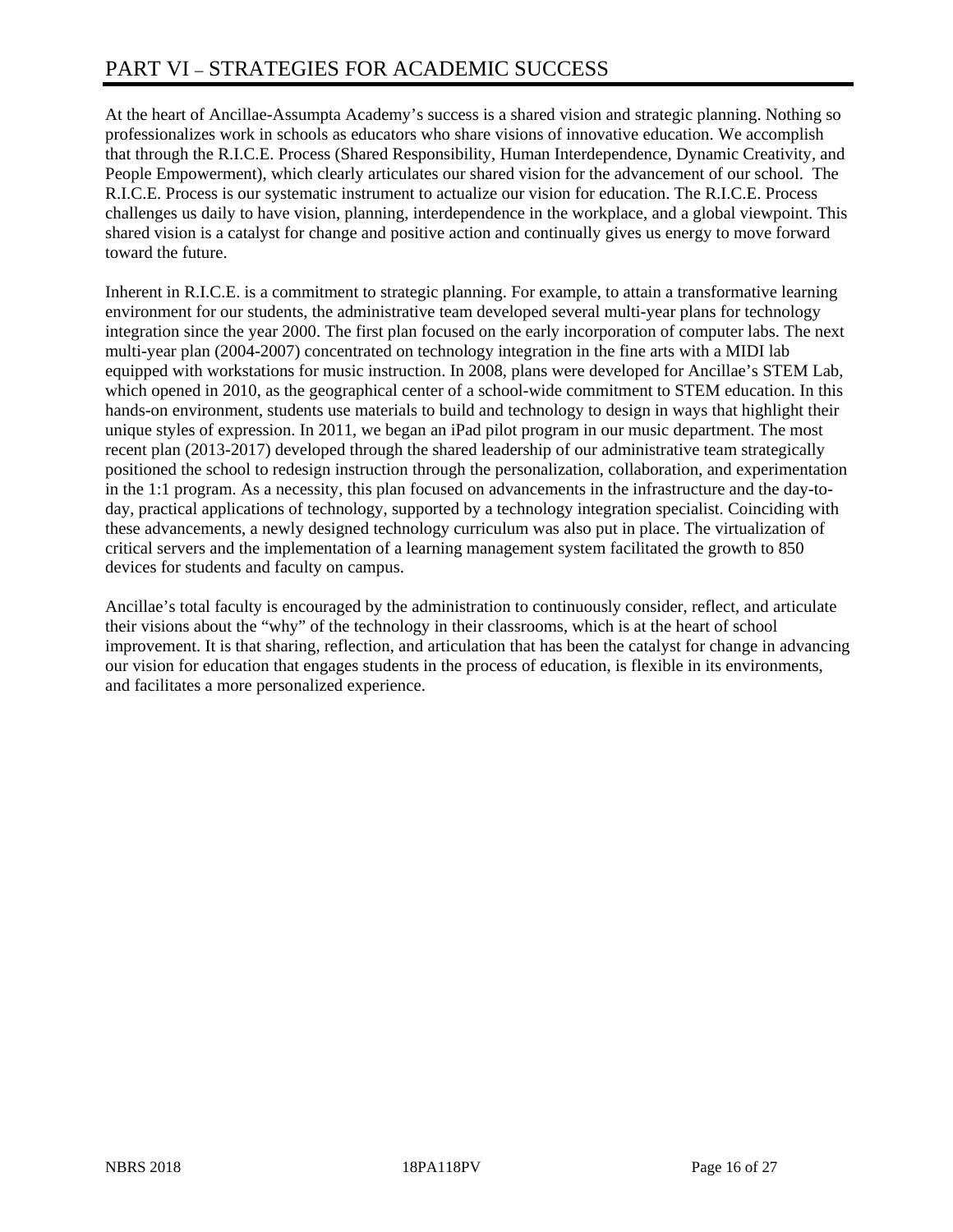# PART VII – NON-PUBLIC SCHOOL INFORMATION

1. Non-public school association(s): Catholic

Identify the religious or independent associations, if any, to which the school belongs. Select the primary association first.

| 2. | Does the school have nonprofit, tax-exempt $(501(c)(3))$ status?                                       | Yes X   | No. |
|----|--------------------------------------------------------------------------------------------------------|---------|-----|
| 3. | What is the educational cost per student?<br>(School budget divided by enrollment)                     | \$12882 |     |
| 4. | What is the average financial aid per student?                                                         | \$5000  |     |
| 5. | What percentage of the annual budget is devoted to<br>scholarship assistance and/or tuition reduction? | 5%      |     |
| 6. | What percentage of the student body receives<br>scholarship assistance, including tuition reduction?   | 11%     |     |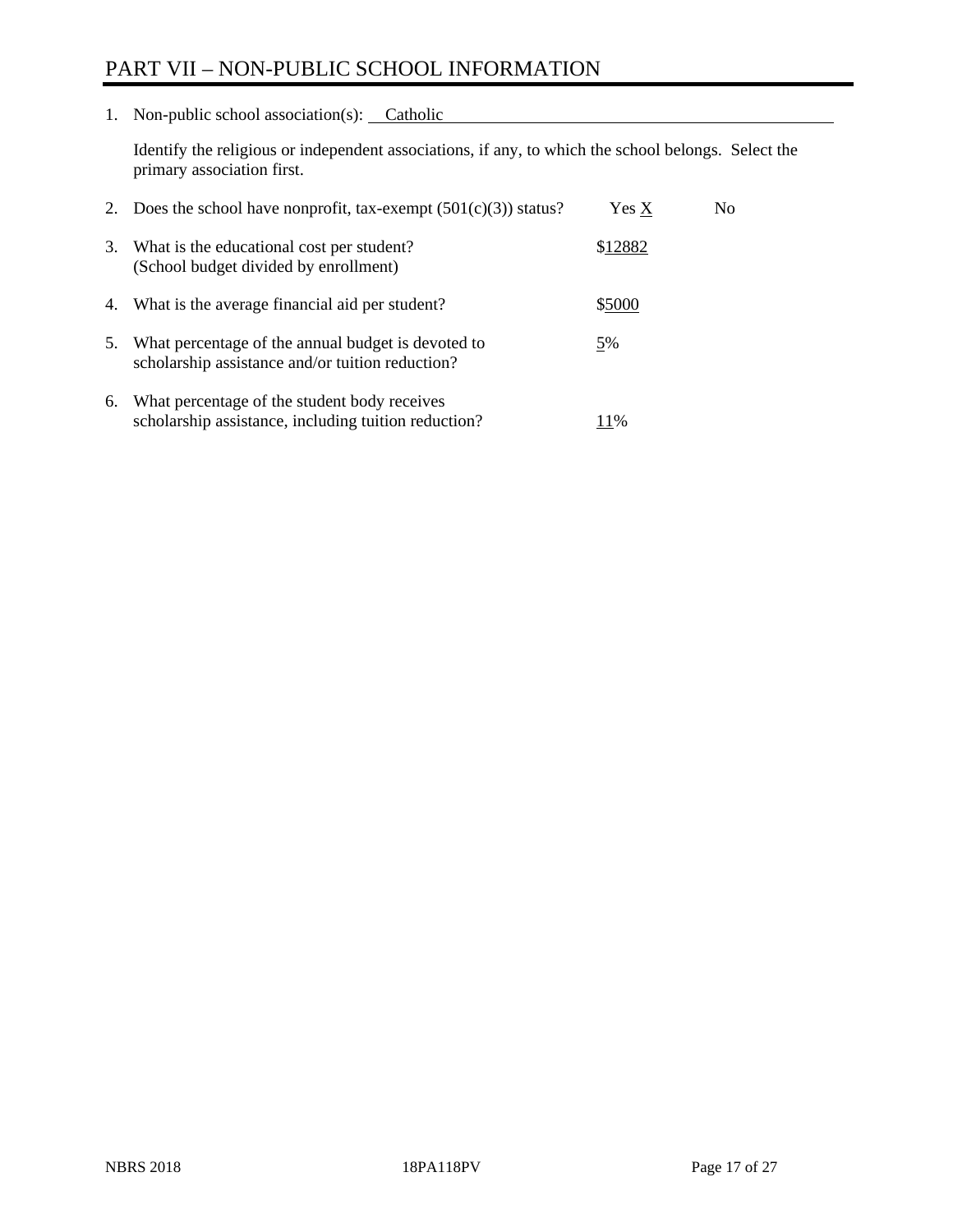# PART VIII – ASSESSMENT RESULTS FOR NORM-REFERENCED TESTS

### **REFERENCED BY NATIONAL NORMS**

| Subject: Math                        | <b>Test:</b> TerraNova 3             | Grade: 3                                             |
|--------------------------------------|--------------------------------------|------------------------------------------------------|
| <b>Edition/Publication Year:</b> N/A | <b>Publisher:</b> McGraw<br>Hill/CTB | Scores are reported here<br><b>as:</b> Scaled scores |

| School Year                                | 2016-2017 |
|--------------------------------------------|-----------|
| Testing month                              | Mar       |
| <b>SCHOOL SCORES</b>                       |           |
| <b>Average Score</b>                       | 653       |
| Number of students tested                  | 52        |
| Percent of total students tested           | 100       |
| Number of students alternatively assessed  | $\theta$  |
| Percent of students alternatively assessed | $\theta$  |
| <b>SUBGROUP SCORES</b>                     |           |
| 1. Other 1                                 |           |
| <b>Average Score</b>                       |           |
| Number of students tested                  |           |
| 2. Other 2                                 |           |
| <b>Average Score</b>                       |           |
| Number of students tested                  |           |
| 3. Other 3                                 |           |
| <b>Average Score</b>                       |           |
| Number of students tested                  |           |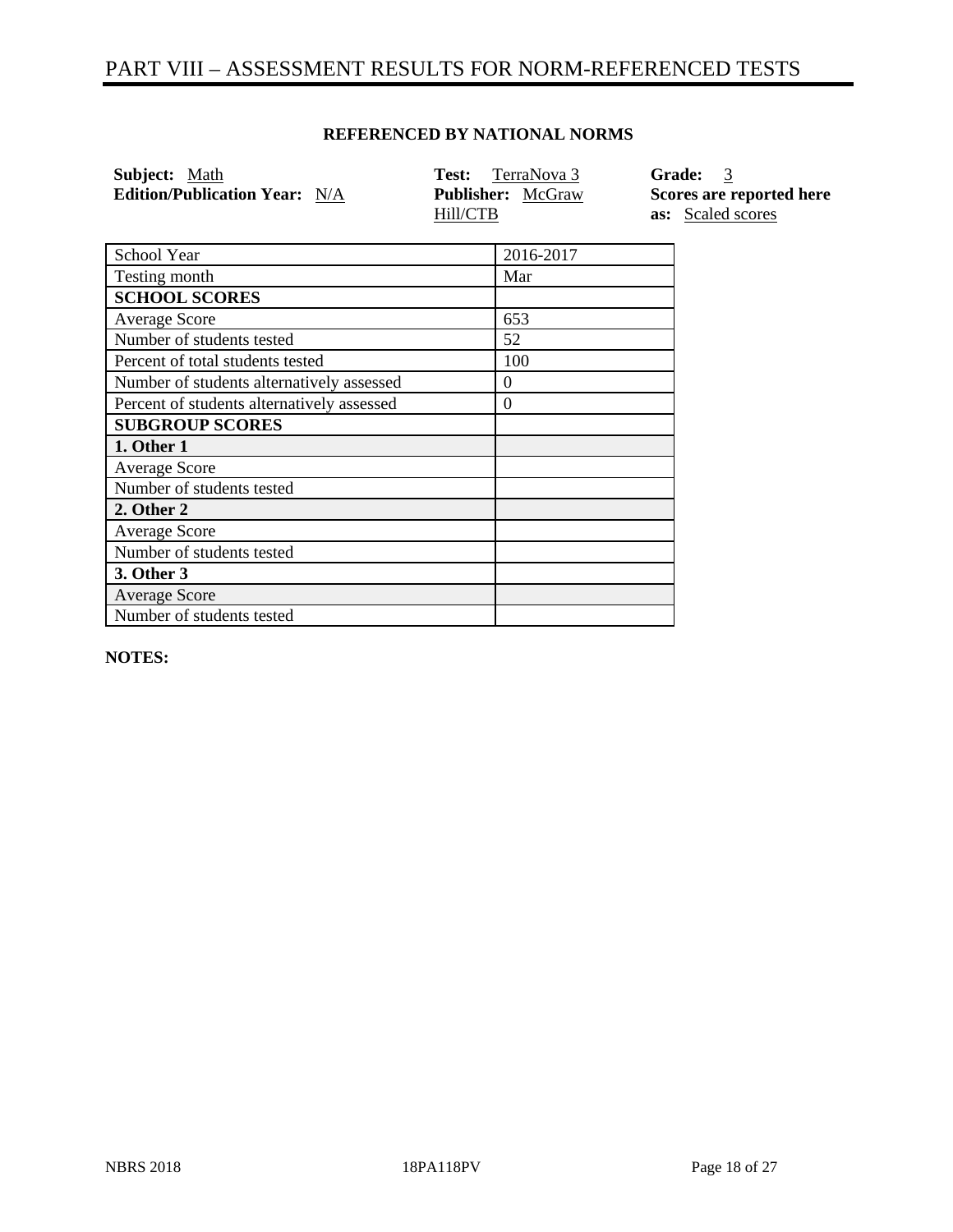| Subject: Math                        | <b>Test:</b> TerraNova 3 | <b>Grade:</b> 4          |
|--------------------------------------|--------------------------|--------------------------|
| <b>Edition/Publication Year:</b> N/A | <b>Publisher:</b> McGraw | Scores are reported here |
|                                      | Hill/CTB                 | <b>as:</b> Scaled scores |

| School Year                                | 2016-2017 |
|--------------------------------------------|-----------|
| Testing month                              | Mar       |
| <b>SCHOOL SCORES</b>                       |           |
| <b>Average Score</b>                       | 661       |
| Number of students tested                  | 51        |
| Percent of total students tested           | 100       |
| Number of students alternatively assessed  | $\theta$  |
| Percent of students alternatively assessed | $\Omega$  |
| <b>SUBGROUP SCORES</b>                     |           |
| 1. Other 1                                 |           |
| <b>Average Score</b>                       |           |
| Number of students tested                  |           |
| 2. Other 2                                 |           |
| <b>Average Score</b>                       |           |
| Number of students tested                  |           |
| 3. Other 3                                 |           |
| <b>Average Score</b>                       |           |
| Number of students tested                  |           |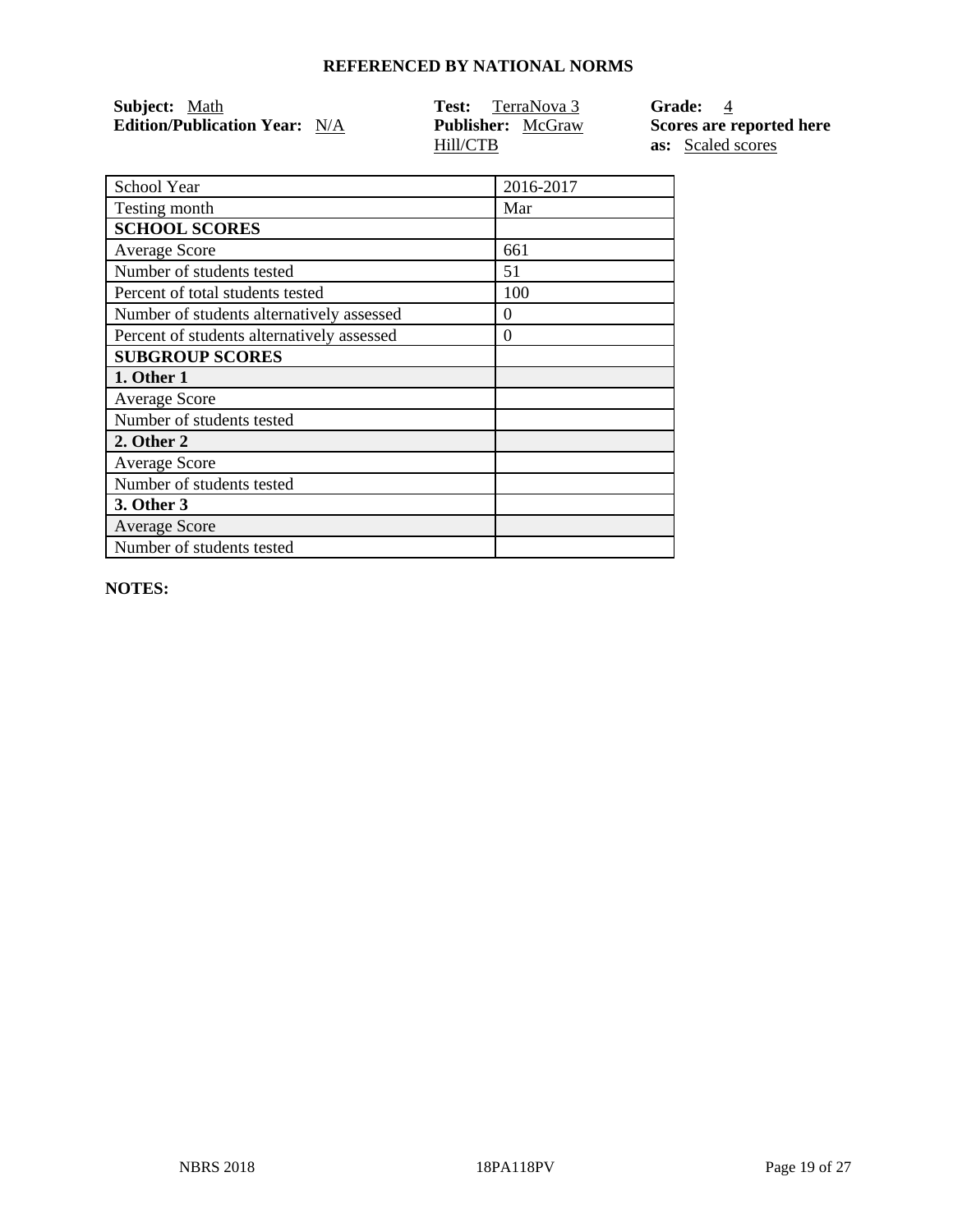| Subject: Math                        | TerraNova 3<br>Test:     | Grade: 5                 |
|--------------------------------------|--------------------------|--------------------------|
| <b>Edition/Publication Year:</b> N/A | <b>Publisher:</b> McGraw | Scores are reported here |
|                                      | Hill/CTB                 | <b>as:</b> Scaled scores |

| School Year                                | 2016-2017 |
|--------------------------------------------|-----------|
| Testing month                              | Mar       |
| <b>SCHOOL SCORES</b>                       |           |
| <b>Average Score</b>                       | 681       |
| Number of students tested                  | 60        |
| Percent of total students tested           | 100       |
| Number of students alternatively assessed  | $\theta$  |
| Percent of students alternatively assessed | $\theta$  |
| <b>SUBGROUP SCORES</b>                     |           |
| 1. Other 1                                 |           |
| <b>Average Score</b>                       |           |
| Number of students tested                  |           |
| 2. Other 2                                 |           |
| <b>Average Score</b>                       |           |
| Number of students tested                  |           |
| <b>3. Other 3</b>                          |           |
| <b>Average Score</b>                       |           |
| Number of students tested                  |           |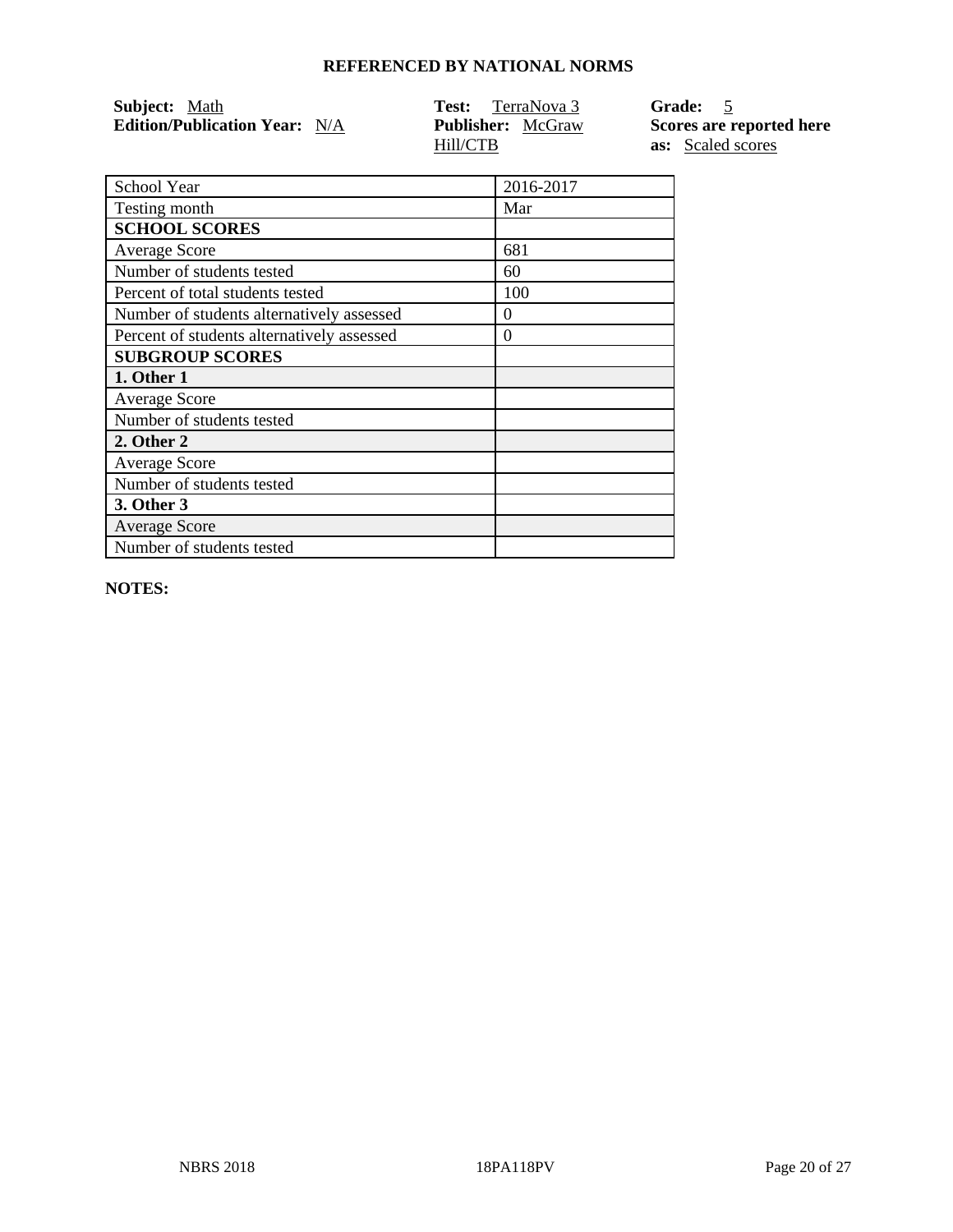| Subject: Math                        | TerraNova 3<br>Test:     | Grade: 6                 |
|--------------------------------------|--------------------------|--------------------------|
| <b>Edition/Publication Year:</b> N/A | <b>Publisher:</b> McGraw | Scores are reported here |
|                                      | Hill/CTB                 | <b>as:</b> Scaled scores |

| School Year                                | 2016-2017      |
|--------------------------------------------|----------------|
| Testing month                              | Mar            |
| <b>SCHOOL SCORES</b>                       |                |
| Average Score                              | 720            |
| Number of students tested                  | 58             |
| Percent of total students tested           | 98             |
| Number of students alternatively assessed  |                |
| Percent of students alternatively assessed | $\overline{2}$ |
| <b>SUBGROUP SCORES</b>                     |                |
| 1. Other 1                                 |                |
| <b>Average Score</b>                       |                |
| Number of students tested                  |                |
| 2. Other 2                                 |                |
| <b>Average Score</b>                       |                |
| Number of students tested                  |                |
| 3. Other 3                                 |                |
| <b>Average Score</b>                       |                |
| Number of students tested                  |                |
|                                            |                |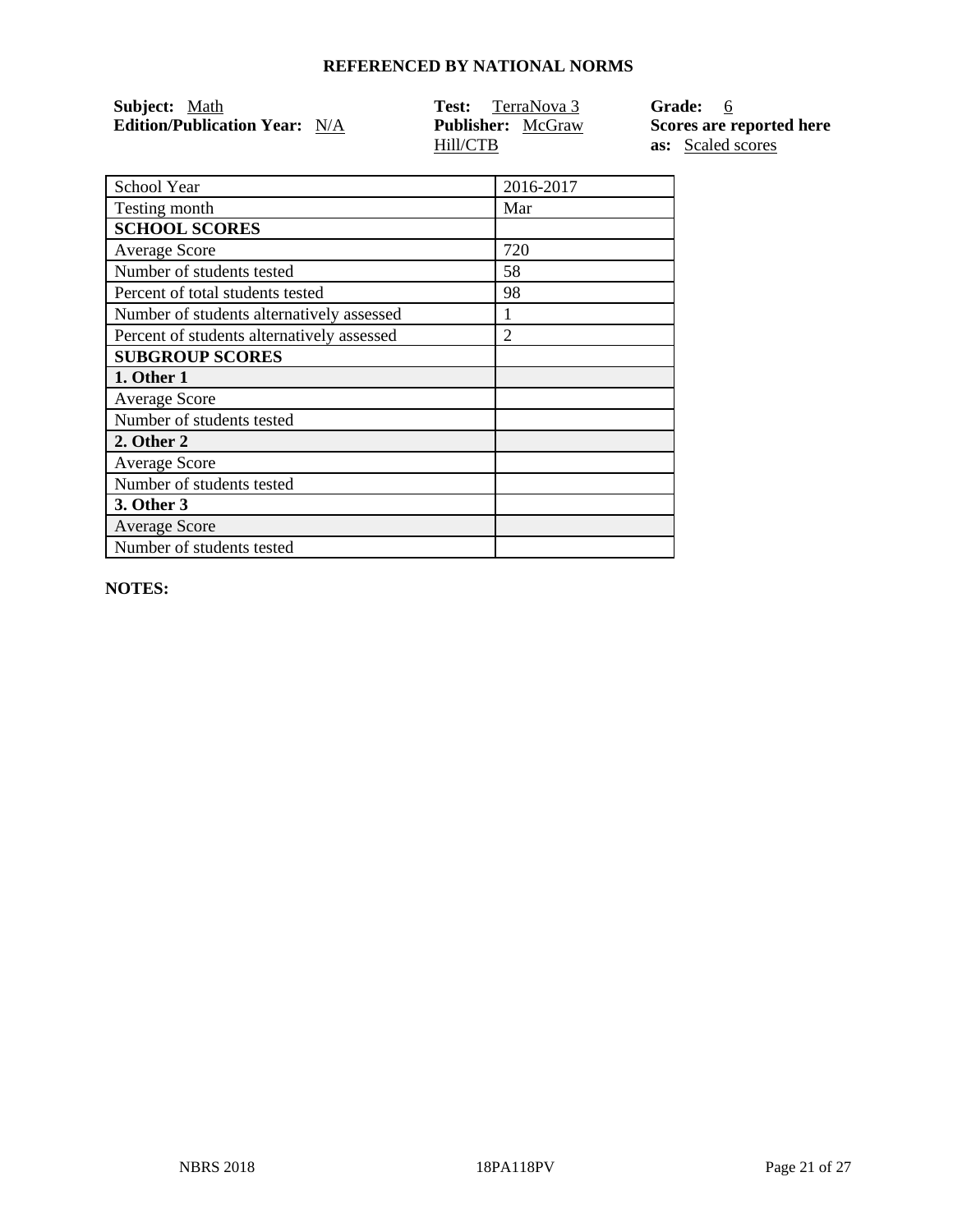| Subject: Math                        | <b>Test:</b> TerraNova 3 | Grade: 7                 |
|--------------------------------------|--------------------------|--------------------------|
| <b>Edition/Publication Year:</b> N/A | <b>Publisher:</b> McGraw | Scores are reported here |
|                                      | Hill/CTB                 | <b>as:</b> Scaled scores |

| School Year                                | 2016-2017 |
|--------------------------------------------|-----------|
| Testing month                              | Mar       |
| <b>SCHOOL SCORES</b>                       |           |
| <b>Average Score</b>                       | 725       |
| Number of students tested                  | 60        |
| Percent of total students tested           | 100       |
| Number of students alternatively assessed  | $\theta$  |
| Percent of students alternatively assessed | $\Omega$  |
| <b>SUBGROUP SCORES</b>                     |           |
| 1. Other 1                                 |           |
| <b>Average Score</b>                       |           |
| Number of students tested                  |           |
| 2. Other 2                                 |           |
| <b>Average Score</b>                       |           |
| Number of students tested                  |           |
| 3. Other 3                                 |           |
| <b>Average Score</b>                       |           |
| Number of students tested                  |           |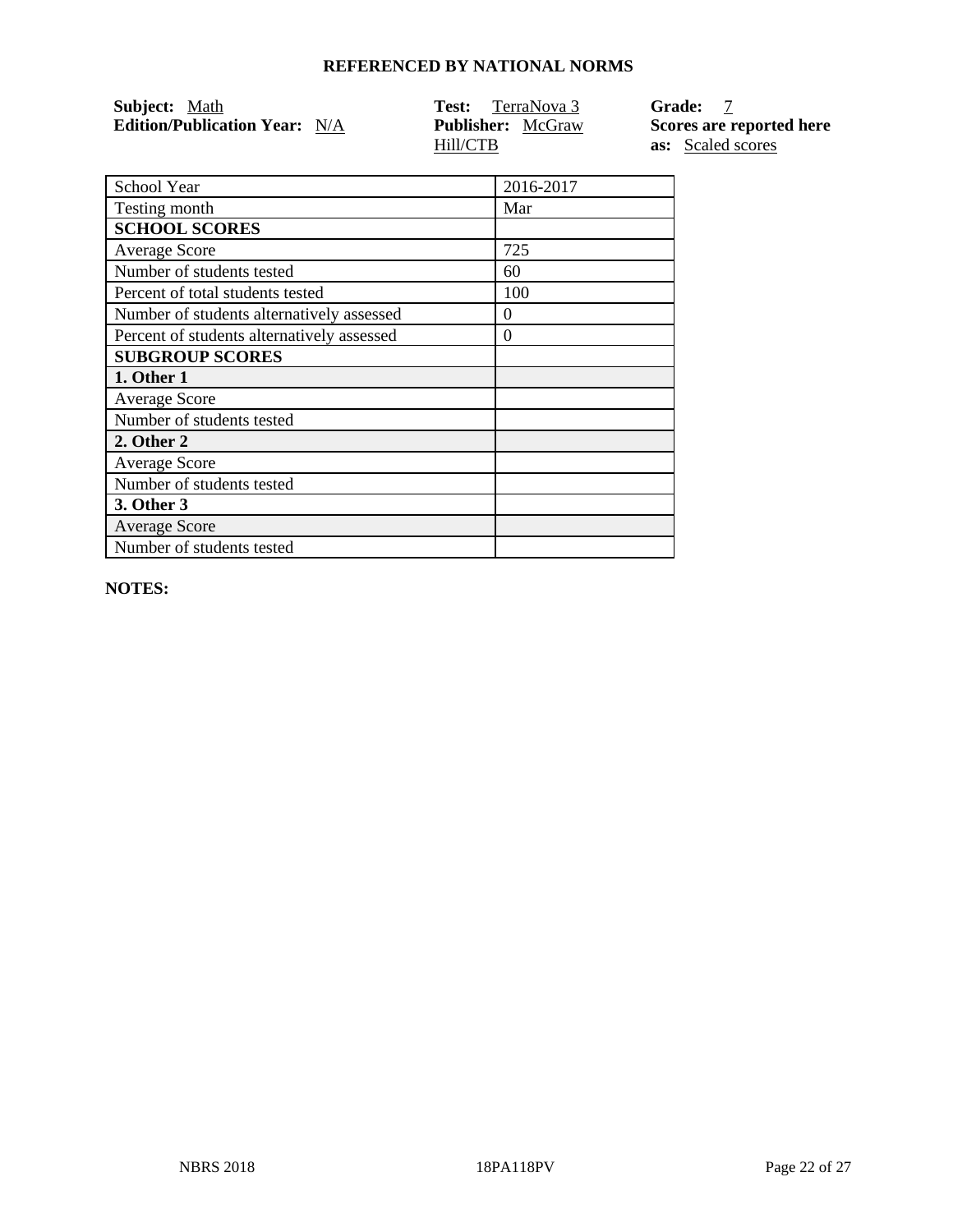| <b>Subject:</b> Reading/ELA          | <b>Test:</b> TerraNova 3 | Grade: 3                 |
|--------------------------------------|--------------------------|--------------------------|
| <b>Edition/Publication Year:</b> N/A | <b>Publisher:</b> McGraw | Scores are reported here |
|                                      | Hill/CTB                 | <b>as:</b> Scaled scores |

| School Year                                | 2016-2017 |
|--------------------------------------------|-----------|
| Testing month                              | Mar       |
| <b>SCHOOL SCORES</b>                       |           |
| <b>Average Score</b>                       | 652       |
| Number of students tested                  | 52        |
| Percent of total students tested           | 100       |
| Number of students alternatively assessed  | $\Omega$  |
| Percent of students alternatively assessed | $\theta$  |
| <b>SUBGROUP SCORES</b>                     |           |
| 1. Other 1                                 |           |
| <b>Average Score</b>                       |           |
| Number of students tested                  |           |
| 2. Other 2                                 |           |
|                                            |           |
| <b>Average Score</b>                       |           |
| Number of students tested                  |           |
| 3. Other 3                                 |           |
| <b>Average Score</b>                       |           |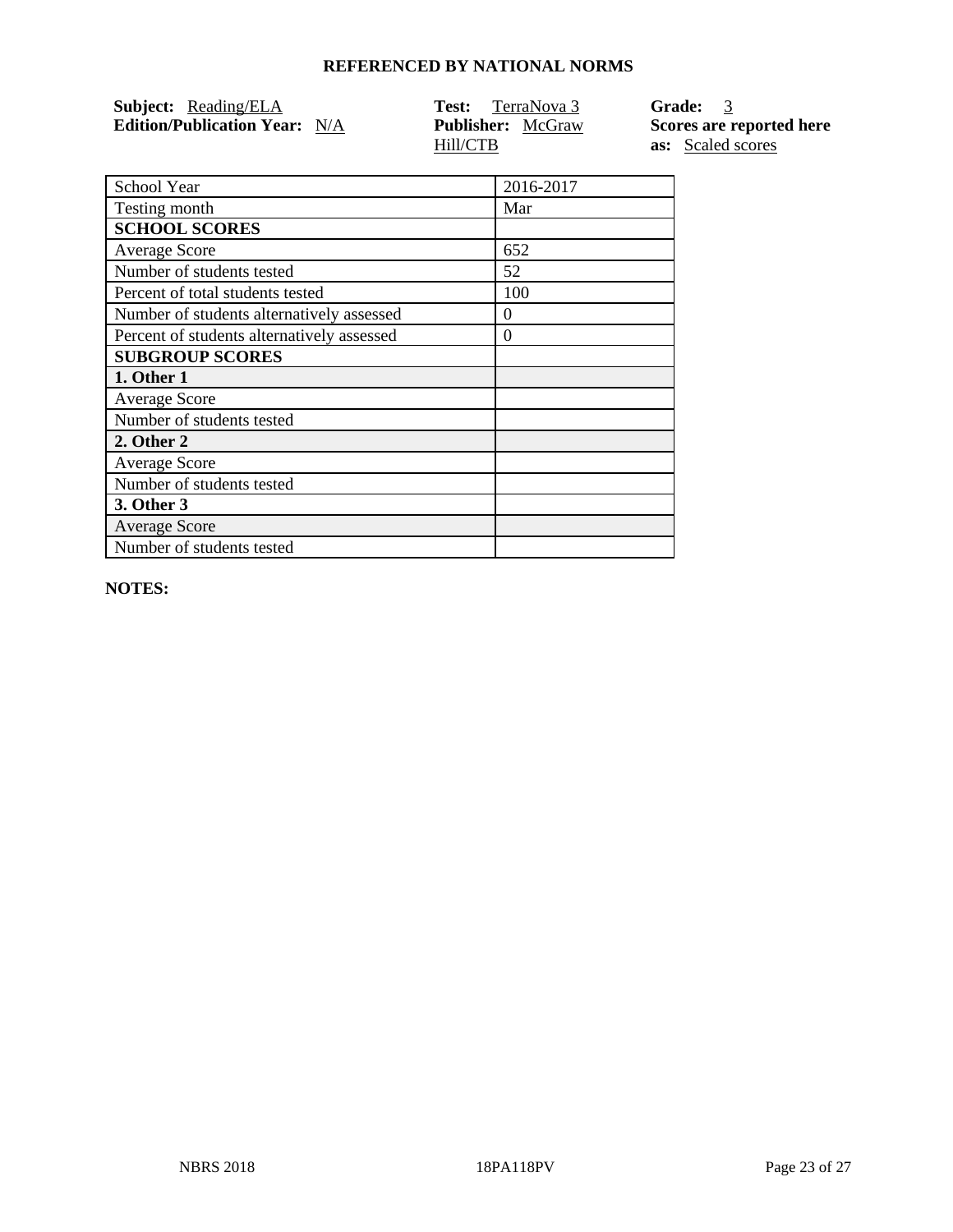| Subject: Reading/ELA                 | TerraNova 3<br>Test:     | Grade: 4                 |
|--------------------------------------|--------------------------|--------------------------|
| <b>Edition/Publication Year:</b> N/A | <b>Publisher:</b> McGraw | Scores are reported here |
|                                      | Hill/CTB                 | <b>as:</b> Scaled scores |

| School Year                                | 2016-2017 |
|--------------------------------------------|-----------|
| Testing month                              | Mar       |
| <b>SCHOOL SCORES</b>                       |           |
| <b>Average Score</b>                       | 663       |
| Number of students tested                  | 51        |
| Percent of total students tested           | 100       |
| Number of students alternatively assessed  | 0         |
| Percent of students alternatively assessed | $\Omega$  |
| <b>SUBGROUP SCORES</b>                     |           |
| 1. Other 1                                 |           |
| <b>Average Score</b>                       |           |
| Number of students tested                  |           |
| 2. Other 2                                 |           |
| <b>Average Score</b>                       |           |
|                                            |           |
| Number of students tested                  |           |
| <b>3. Other 3</b>                          |           |
| <b>Average Score</b>                       |           |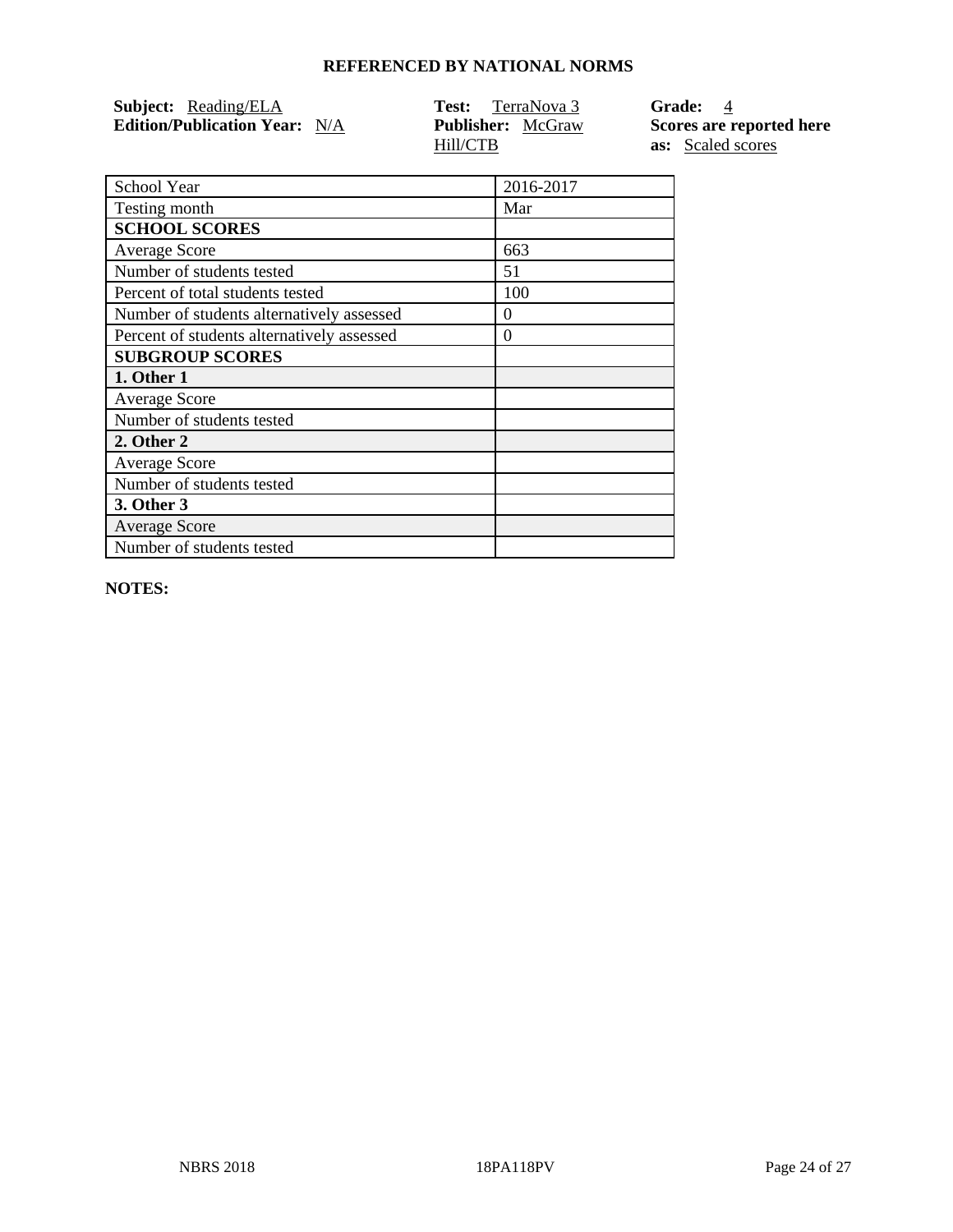| Subject: Reading/ELA                 | <b>Test:</b> TerraNova 3 | Grade: 5                 |
|--------------------------------------|--------------------------|--------------------------|
| <b>Edition/Publication Year:</b> N/A | <b>Publisher:</b> McGraw | Scores are reported here |
|                                      | Hill/CTB                 | <b>as:</b> Scaled scores |

| School Year                                | 2016-2017 |
|--------------------------------------------|-----------|
| Testing month                              | Mar       |
| <b>SCHOOL SCORES</b>                       |           |
| <b>Average Score</b>                       | 679       |
| Number of students tested                  | 60        |
| Percent of total students tested           | 100       |
| Number of students alternatively assessed  | $\theta$  |
| Percent of students alternatively assessed | $\theta$  |
| <b>SUBGROUP SCORES</b>                     |           |
| 1. Other 1                                 |           |
| <b>Average Score</b>                       |           |
| Number of students tested                  |           |
| 2. Other 2                                 |           |
| <b>Average Score</b>                       |           |
| Number of students tested                  |           |
| 3. Other 3                                 |           |
| <b>Average Score</b>                       |           |
| Number of students tested                  |           |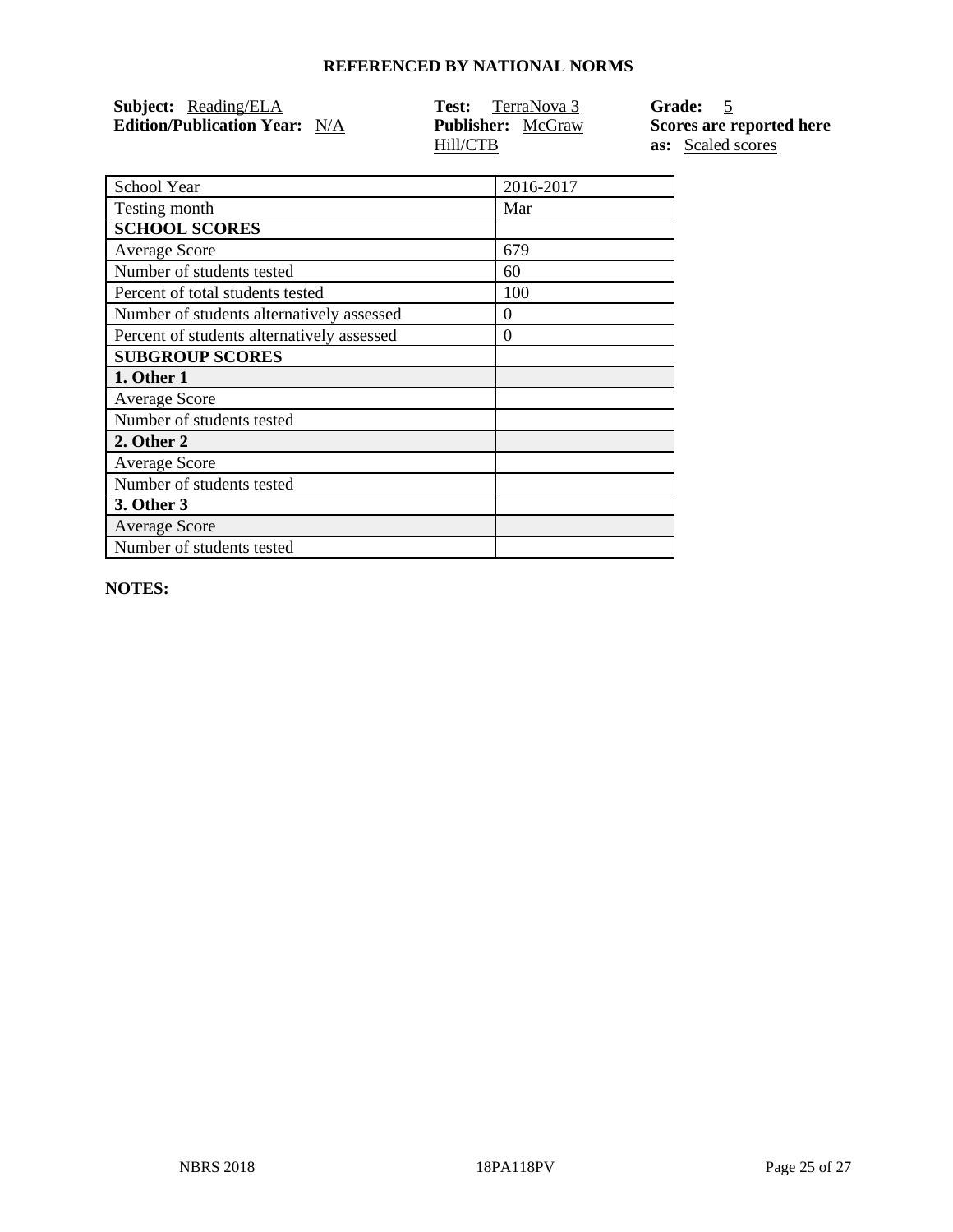| <b>Subject:</b> Reading/ELA          | <b>Test:</b> TerraNova 3 | Grade: 6                 |
|--------------------------------------|--------------------------|--------------------------|
| <b>Edition/Publication Year:</b> N/A | <b>Publisher:</b> McGraw | Scores are reported here |
|                                      | Hill/CTB                 | <b>as:</b> Scaled scores |

| School Year                                | 2016-2017      |
|--------------------------------------------|----------------|
| Testing month                              | Mar            |
| <b>SCHOOL SCORES</b>                       |                |
| <b>Average Score</b>                       | 698            |
| Number of students tested                  | 59             |
| Percent of total students tested           | 98             |
| Number of students alternatively assessed  |                |
| Percent of students alternatively assessed | $\overline{2}$ |
| <b>SUBGROUP SCORES</b>                     |                |
| 1. Other 1                                 |                |
| <b>Average Score</b>                       |                |
| Number of students tested                  |                |
| 2. Other 2                                 |                |
| <b>Average Score</b>                       |                |
| Number of students tested                  |                |
| <b>3. Other 3</b>                          |                |
| <b>Average Score</b>                       |                |
| Number of students tested                  |                |